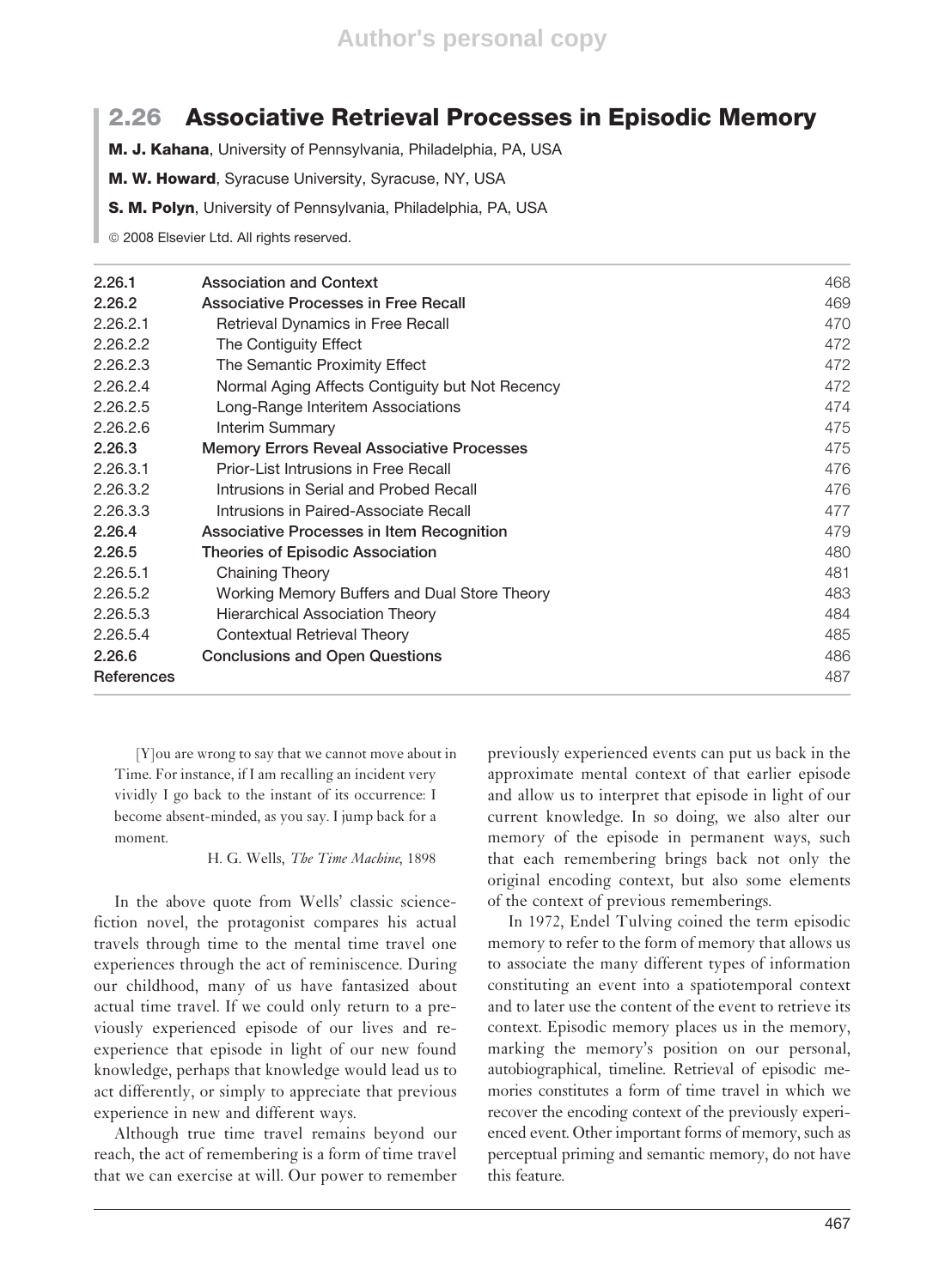Episodic memory not only supports the vivid recollection of formative life events; it also enables us to remember where we parked our car in the morning, whether we took our medicine, and whom we met at a social engagement. Dramatic failures of these everyday aspects of episodic memory can result from damage to the medial temporal lobe of the brain (Spiers et al., 2001). More subtle impairments of episodic memory accompany the normal aging process (Salthouse, 1991; Kausler, 1994).

Ever since Ebbinghaus carried out his seminal studies in 1885, most laboratory studies of human memory have focused on episodic memory. In these experiments, lists of items<sup>1</sup> constitute sequences of miniexperiences presented in a controlled fashion. Subjects then attempt to recall or recognize the previously studied items under a variety of conditions designed to probe and challenge their memorial abilities.

### 2.26.1 Association and Context

Association has served as the core theoretical construct throughout the history of writings on memory. An association is not observed; rather, it is inferred from the tendency of one item to evoke another. Associations that come to mind quite naturally, like the association of king and queen or of bread and butter, relate to the meaning of the constituent items. This meaning develops through extensive experience, presumably involving the temporal co-occurrence of the items in many different situations. But associations can also be formed between nominally unrelated items in a single exposure. For example, when attending closely to a pair of items presented in temporal proximity (e.g., a name–face pair) we can quickly take hold of the association, at least temporarily. Sometimes, a salient new association may be encoded well enough after a single encounter that it can be recalled, or at least recognized, after a long delay.

The classic laboratory method for studying the encoding and retrieval of episodically formed associations is the paired-associate (or cued-recall) task. In this task, subjects study a list of randomly paired words, name–face pairs, or the like. Later, subjects are presented with one member of each studied pair as a cue to recall its mate. The paired-associate task has subjects explicitly learn associations among items. In

the case of words, effective learning of the paired associates depends strongly on the formation of linguistic mediators, the use of imagery, or other strategies that involve elaboration of the meaning of the constituent items (for reviews, see, Paivio, 1971; Murdock, 1974; [Crowder, 1976\)](#page-20-0). One may ask whether strategies are strictly necessary for the formation of associations between contiguously presented items. We will return to this question at the end of the present chapter.

The idea of interitem association only takes us so far in thinking about episodic memory. To perform any episodic task one must have some means of distinguishing the current list from the rest of one's experience. For example, if we learn the association between the words *fountain* and *piano* in one setting, and then we later learn the association between *fountain* and *slipper* in another setting, how do we flexibly retrieve either *piano* or *slipper*, and how do we recall the setting in which the word was learned?

The idea that associations are learned not only among items, but also between items and their situational or temporal context was widely recognized in the first half of the twentieth century (Hollingsworth, 1928; [Carr, 1931](#page-20-0); McGeoch, 1932; Robinson, 1932). This idea formed the basis for Underwood's classic explanation of spontaneous recovery as described in his 1945 dissertation.

Despite its recognition among early memory scholars, the idea of context available at the time was too vague to find favor among the behavioristically oriented learning scholars who dominated in the post-war period (McGeoch and Irion, 1952). Whereas associations could be viewed as an experimentally determined increase in the probability of a stimulus evoking a response, context is not easily tied to experimental manipulations. To scholars of a strictly empirical orientation, the difficulty of controlling and manipulating context, especially internally generated context, greatly limited its utility as an explanatory construct. These scholars feared the admission of an ever-increasing array of hypothesized and unmeasurable mental constructs into the scientific vocabulary (e.g., Slamecka, 1987).

The notion of temporal context regained respectability in the memory literature after the appearance of Gordon Bower's temporal context model in 1972 [\(Bower, 1972;](#page-20-0) see also, [Bower, 1967\)](#page-20-0). The related notion of temporal coding processes was also emphasized by Tulving and Madigan (1970) in their influential review of the state of the field. According to Bower's model, contextual representations are composed of many features which fluctuate from moment

<sup>1</sup>Although Ebbinghaus used consonant-vowel-consonant (CVC) syllables as stimuli, most modern studies use words due to their relatively consistent interpretation and coding across participants.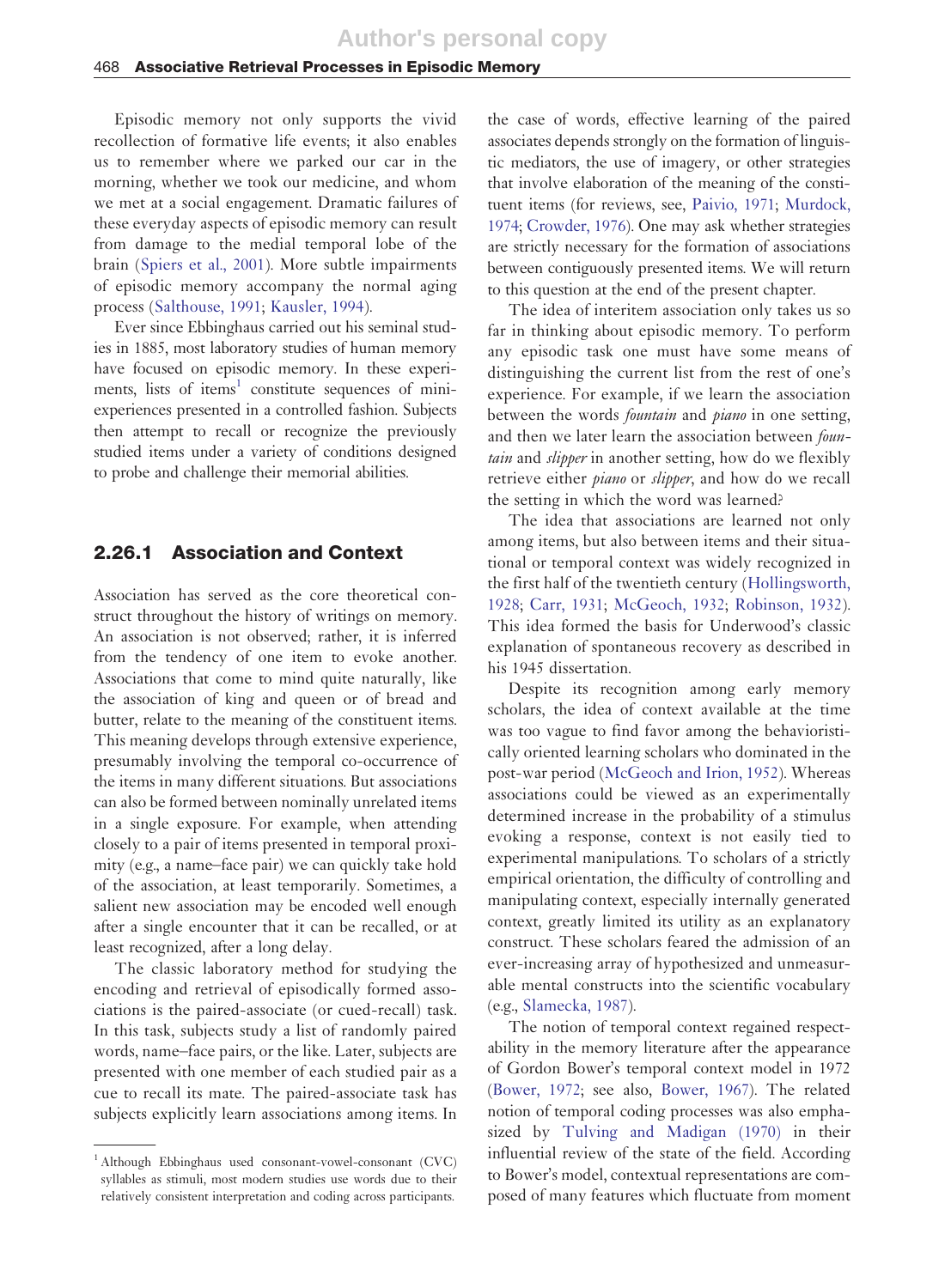to moment, slowly drifting through a multidimensional feature space. Whereas previous investigators had noted the importance of temporal coding (e.g., Yntema and Trask, 1963), Bower's model, which drew heavily on the classic stimulus-sampling theory developed by William K. Estes (1955), placed the ideas of temporal coding and internally generated context on a sound theoretical footing. The Bower–Estes model provided the basis for more recent computational models of temporal context and its central role in episodic memory (Mensink and Raaijmakers, 1988; Howard and Kahana, 2002).

# 2.26.2 Associative Processes in Free Recall

The cognitive revolution of the 1960s brought a shift away from the paired-associate and serial learning tasks which had served as the major experimental approach to the study of human verbal memory until that time. The more cognitively oriented researchers were especially drawn to free recall. In the free recall task, subjects study a sequence of individually presented items. At test, they are simply asked to recall all of the items they can remember in any order they wish. $^{2}$  There is no experimenter-imposed structure on the nature of the recall process. By analyzing the order in which subjects recall list items, one can gain considerable insights into the memory processes operating under these relatively unconstrained conditions. In contrast, the pairedassociate task imposes a strong, experimenter-defined, organization on the to-be-learned materials: subjects are aware that they must link the paired items at study and that they will later be asked to recall a specific target item in response to a given cue.

The scientific literature on free recall has followed two distinct strands. One strand of research focused on how subjects learn a list over the course of successive study-test trials. In a classic study, Tulving (1962) demonstrated that over repeated trials in which the input sequence is randomized, the sequences of recalled items becomes increasingly consistent from trial to trial. In learning lists of random words, subjects appeared to create a kind of organization of the materials, with the level of recall tracking the degree of organization (see Sternberg and Tulving, 1977, for a review of measures of subjective organization). Earlier work by Bousfield and colleagues [\(Bousfield, 1953;](#page-20-0) [Bousfield et al.,](#page-20-0) [1954\)](#page-20-0) had shown that when subjects studied lists that included strong semantic associates, their sequence of recalls was organized semantically, a phenomenon termed category clustering. Tulving's work showed that organization was a far more general phenomenon, seen even in lists whose items lacked any obvious categorical or semantic organization. Tulving's work on organization and memory spawned several decades of work aimed at understanding the role of organization in the learning process (see Tulving, 1983, for a review).

The second strand of research on free recall focused on how subjects recalled a list after a single study trial. In his classic analysis of the serial position curve in free recall, Murdock (1962) reported the relation between list position and recall probability. On an immediate recall test, subjects exhibited a striking recency effect, recalling the last few items more frequently than items from earlier list positions. These recency items were typically the first items recalled in the sequence of responses ([Deese and](#page-20-0) [Kaufman, 1957](#page-20-0); Nilsson et al., 1975). Among the earlier (prerecency) items, subjects exhibited superior recall for the first three or four list items than for items from the middle of the list (the primacy effect).

Murdock varied both list length and presentation rate, and found that both manipulations produced a dissociation between the level of recall of recency and prerecency items. Specifically, he found that increasing list length or speeding the presentation rate resulted in lower recall of early and middle items, but did not affect recall of the more recent items. In addition to list length and study time (presentation rate), other variables that boost recall of prerecency items have little or no effect on recency items. For example, lists of similar words are better recalled than unrelated words ([Craik and Levy,](#page-20-0) [1970\)](#page-20-0), and lists of common words are better recalled than lists of rare words (Sumby, 1963; Raymond, 1969; Ward et al., 2003).<sup>3</sup> In both of these cases, however, the enhanced recall is not seen for the recency items. In contrast, the recency effect is significantly greater for auditorally than for visually presented lists, while modality of presentation has no effect on prerecency items (Murdock and

 $2$  In 1894, E. A. Kirkpatrick published the first study using the freerecall method. This was the same year that Mary Calkins introduced the paired-associate technique. Because of the unconstrained nature of the free-recall technique, Ebbinghaus (1911) found it to be crude and superficial. However, interest in free recall surged following a series of influential studies published between 1953 and 1962 by Weston Bousfield, James Deese, Ben Murdock, Leo Postman, and Endel Tulving.

<sup>&</sup>lt;sup>3</sup> In item recognition, normative word frequency has the opposite effect, with rare words being better recognized than common words (MacLeod and Kampe, 1996).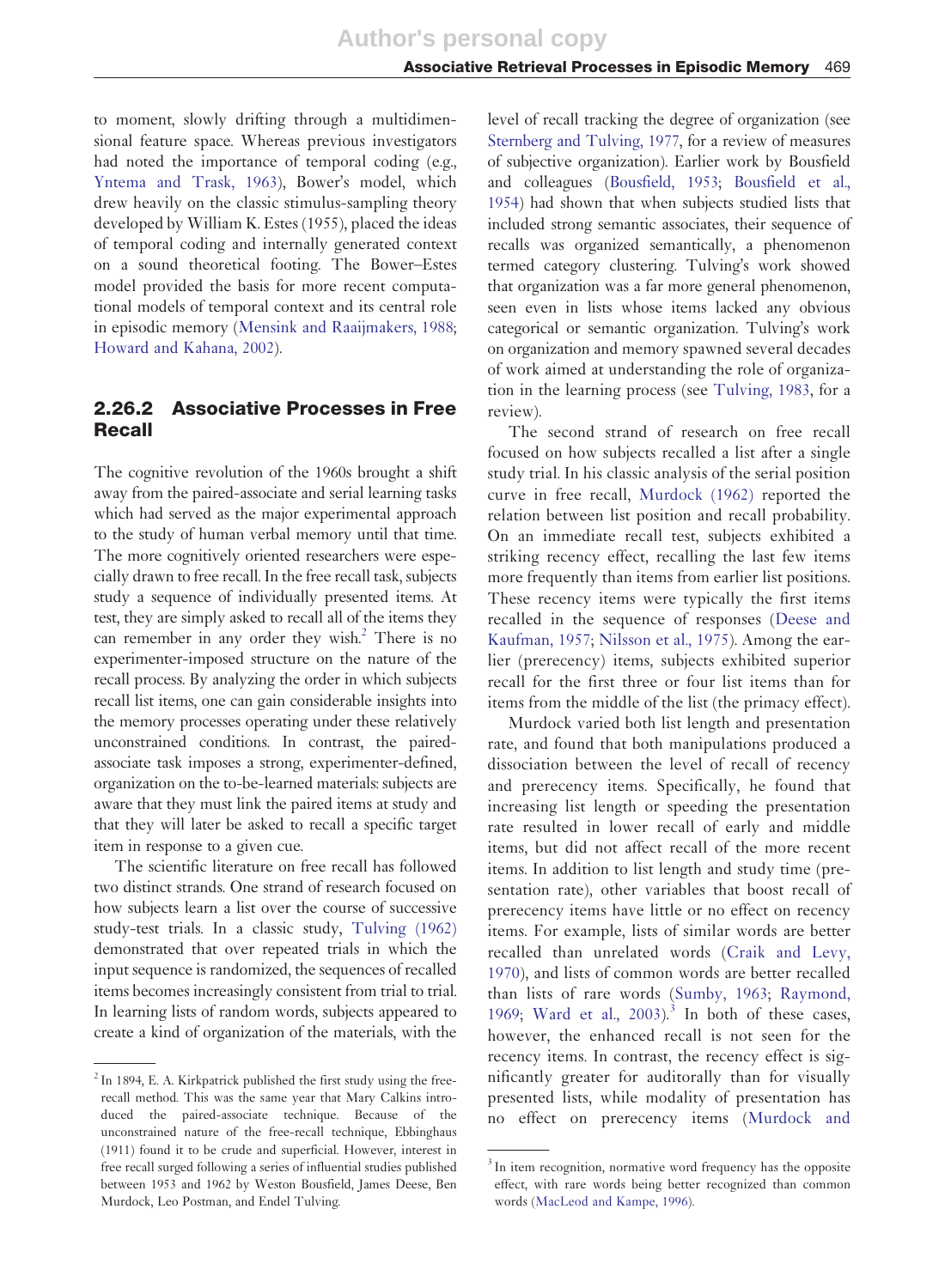Walker, 1969). Moreover, asking subjects to perform a brief unrelated distractor task at the end of the list (e.g., solving arithmetic problems for 15 s) greatly reduces the recency effect while having no adverse consequences on recall of prerecency items (Postman and Phillips, 1965; [Glanzer and Cunitz, 1966](#page-20-0)). **Figure 1(a)** shows the effect of a brief distractor task on the serial position curve in free recall. These and other dissociations between recency and



**Figure 1** The recency effect in immediate and delayed free recall. After studying a list of 12 common words, subjects were either asked to recall items immediately (filled circles) or following a 15-s arithmetic distractor task (open circles). (a) Serial position curves. (b) Probability of first recall functions show the probability that the first recalled item was presented in a given serial position. These functions thus illustrate the relative tendency to begin recall with primacy or recency items. Data are from Howard MW and Kahana MJ (1999) Contextual variability and serial position effects in free recall. J. Exp. Psychol. Learn. Mem. Cogn. 25: 923–941 (Experiment 1). Error bars denote 95% confidence intervals.

prerecency led many investigators to embrace the notion of distinct memory systems: a short-term store (STS) responsible for the recency effect, and a long-term store (LTS) responsible for the primacy effect and for the level of recall for prerecency items (Waugh and Norman, 1965; [Atkinson and Shiffrin,](#page-20-0) [1968;](#page-20-0) Glanzer and Cunitz, 1966).

#### 2.26.2.1 Retrieval Dynamics in Free Recall

Although traditional serial position-based analyses fueled much of the theoretical debate concerning the memory processing underlying free recall (and for that matter serial recall), such analyses discard information about sequential dependencies in retrieval, information which is crucial for understanding the structure of episodic memory storage, and the process of episodic memory retrieval. By measuring the order in which list items are recalled, we can decompose the retrieval process into a measure of how subjects initiate recall and a measure of how they make transitions among successively recalled items.

As mentioned above, subjects typically initiate recall with one of the final list items. This tendency can be quantified by measuring the probability with which subjects initiate recall at each serial position. **Figure 1(b)**, which shows the probability of first recall as a function of serial position, reveals a strong tendency for subjects to initiate recall with one of the final list items [\(Hogan, 1975;](#page-21-0) Laming, 1999). In delayed free recall, this tendency is markedly diminished (Howard and Kahana, 1999). By studying subjects' subsequent recall transitions, one can see that temporally defined, interitem associations exert a strong influence on output order and inter-response times in free recall. These associations are inferred from participants' tendency to successively recall items from nearby list positions. As shown in **Figure 2(a)**, the probability of recalling a word from serial position  $i + \log$  immediately following a word from serial position *i* is a sharply decreasing function of *lag*. Positive values of lag correspond to forward recall transitions; negative values of lag correspond to backward recall transitions.<sup>4</sup> In calculating the conditional response probability as a

<sup>4</sup> For example, if the list had contained the subsequence '*absence hollow pupil*' and a participant recalled *hollow* then *pupil*, the recall of  $pupil$  would have a lag of  $+1$ . If, instead, the participant recalled *hollow* then *absence*, the recall of *absence* would have a lag of –1. In this case, the participant is moving backward in the list. *Absence* followed by  $pupil$  would yield a lag of  $+2$ .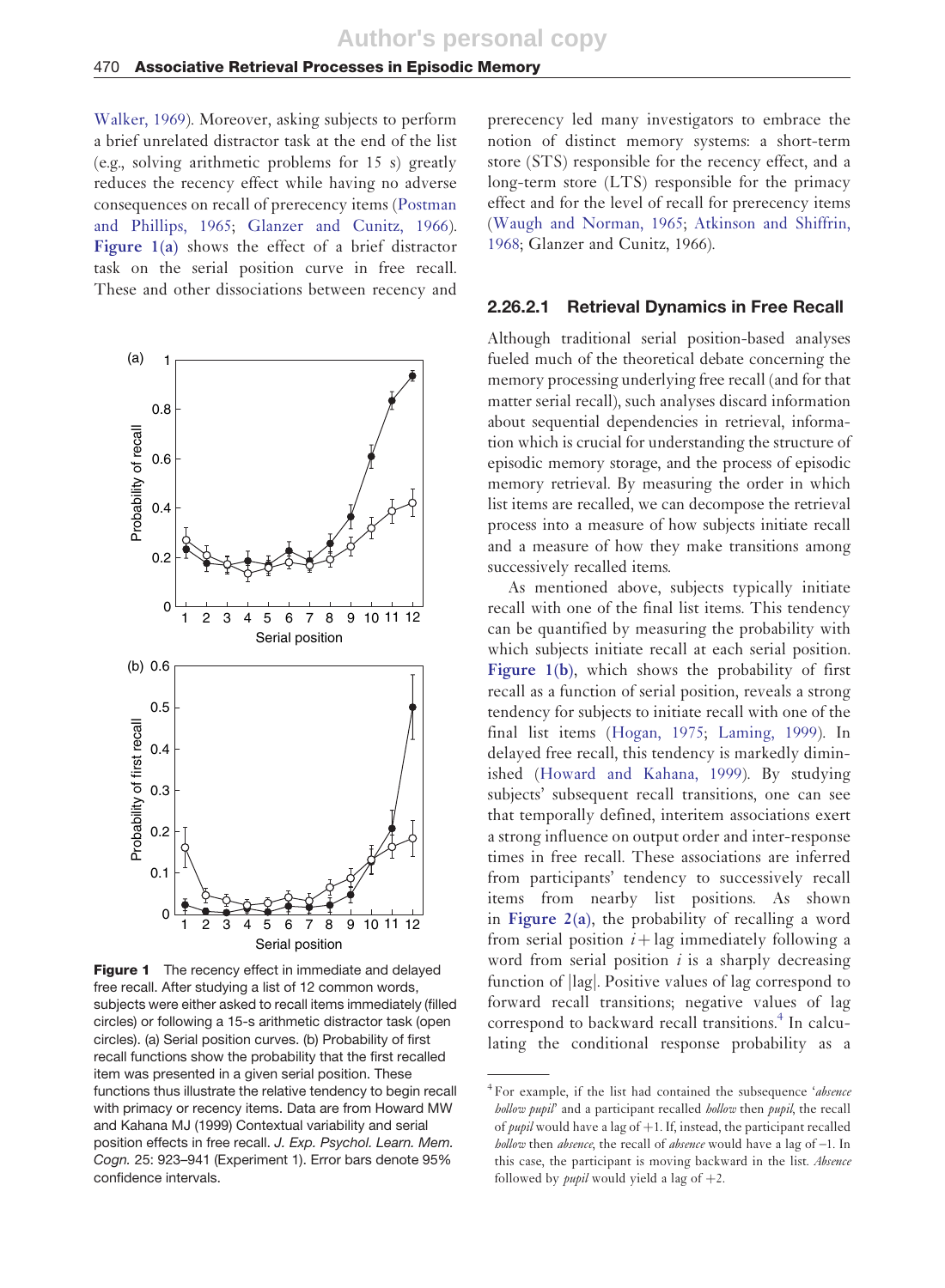

Figure 2 Associative processes in free recall: effects of temporal contiguity and semantic relatedness. (a) The conditional–response probability as a function of lag (or lag-CRP) shows the probability of recalling an item from serial position  $i+$  lag immediately following an item from serial position i. This curve is based on data from 20 experimental conditions (Murdock BB (1962) The serial position effect of free recall. J. Exp. Psychol. 64: 482–488; Murdock BB and Okada R (1970) Interresponse times in single-trial free recall. J. Verb. Learn. Verb. Behav. 86: 263-267; Murdock BB and Metcalfe J (1978) Controlled rehearsal in single-trial free recall. J. Verb. Learn. and Verb. Behav. 17: 309–324; Roberts WA (1972) Free recall of word lists varying in length and rate of presentation: A test of total-time hypotheses. J. Exp. Psychol. 92: 365–372; Kahana MJ, Howard MW, Zaromb F, and Wingfield A (2002) Age dissociates recency and lag recency effects in free recall. J. Exp. Psychol. Learn. Mem. Cogn. 28: 530-540; Howard MW and Kahana MJ (1999) Contextual variability and serial position effects in free recall. J. Exp. Psychol. Learn. Mem. Cogn. 25: 923-941; Zaromb FM, Howard MW, Dolan ED, Sirotin YB, Tully M, Wingfield A, et al. (2006) Temporal associations and print-list intrutions in free recall. J. Exp. Psychol. Learn. Mem. Cogn. 32(4), 792–804; Kimball DR and Bjork RA (2002) Influences of intentional and unintentional forgetting on false memories. J. Exp. Psychol. Gen. 131: 116–130; Kahana MJ and Howard MW (2005) Spacing and lag effects in free recall of pure lists. Psychon. Bull. Rev. 12: 159–164; Kahana MJ, Dolan ED, Sauder CL, and Wingfield A (2005a) Intrusions in episodic recall: Age differences in editing of overt responses. J. Gerontol. Psychol. Sci. 60: 92–97). (b) The conditional-response latency as a function of lag (or lag-CRL) shows the mean inter-response time between successive recalls of items from serial positions i and i + lag (Howard MW and Kahana MJ (1999) Contextual variability and serial position effects in free recall. J. Exp. Psychol. Learn. Mem. Cogn. 25: 923-941; Murdock BB and Okada R (1970) Interresponse times in single- trial free recall. J. Verb. Learn. Verb. Behav. 86: 263-267; Zaromb FM, Howard MW, Dolan ED, Sirotin YB, Tully M, Wingfield A, et al. (2006) Temporal associations and prior-list intrutions in free recall. J. Exp. Psychol. Learn. Mem. Cogn. 32(4): 792-804; Kahana MJ, and Howard MW (2005) Spacing and lag effects in free recall of pure lists. Psychon. Bull. Rev. 12: 159-164). Error bars represent 95% confidence intervals across experiments. (c) The conditional-response probability as a function of semantic relatedness (semantic-CRP) reveals that subjects are more likely to recall items that are semantically related to the just-recalled item. Semantic-relatedness was measured using the word-association space technique (Steyvers M, Shiffrin RM, and Nelson DL (2004) Word association spaces for predicting semantic similarity effects in episodic memory. In: Healy AF (ed.) Cognitive Psychology and its Applications: Festschrift in Honor of Lyle Bourne, Walter Kintsch, and Thomas Landauer. Washington, DC: American Psychological Association). (d) The conditional-response latency as a function of semantic relatedness (semantic-CRL) shows that subject transitions are made more quickly when they are to related items.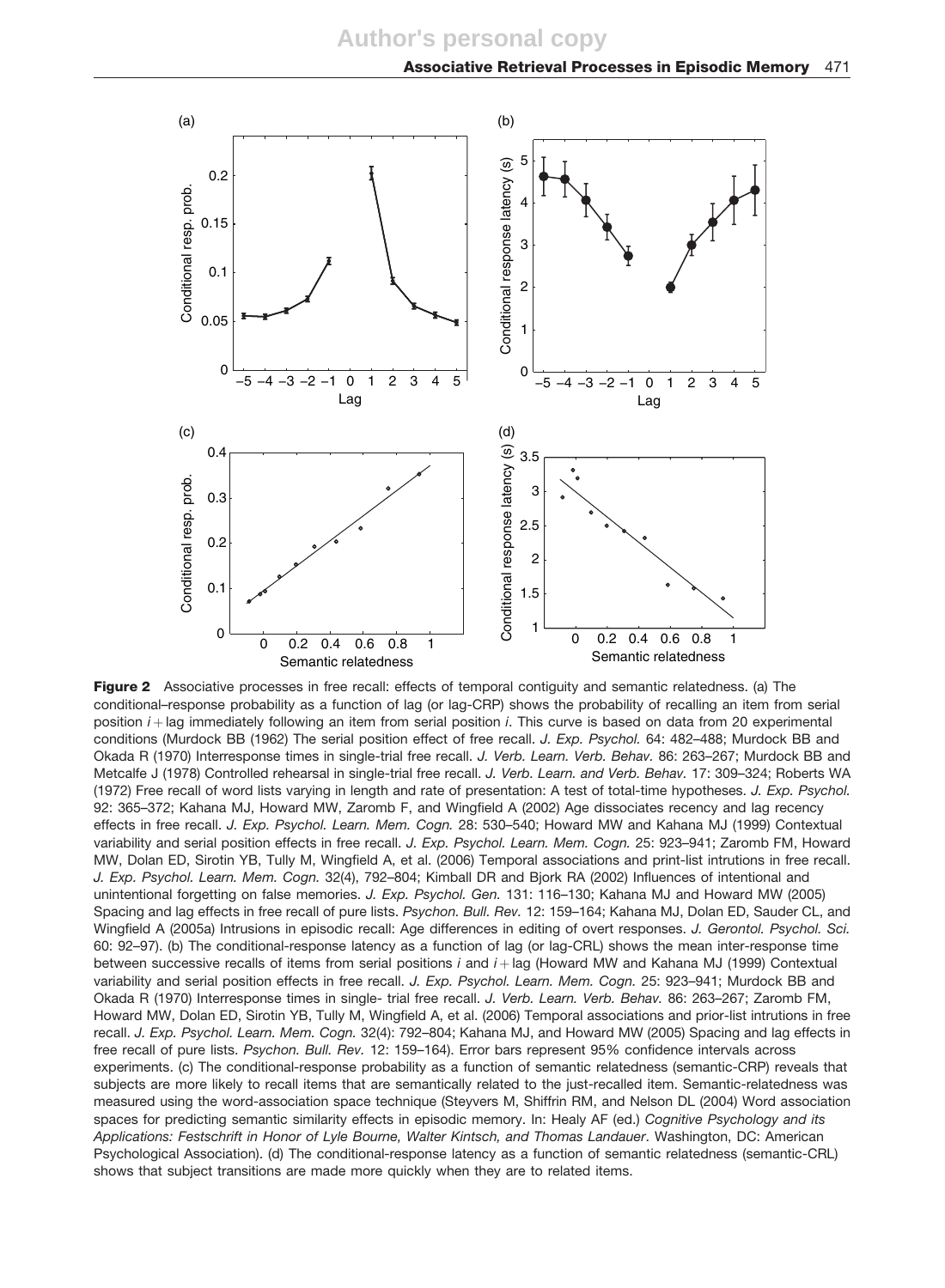function of lag, or lag-CRP, we estimate the probability of a transition to a given lag by dividing the number of transitions to that lag by the number of opportunities to make a transition to that lag.

#### 2.26.2.2 The Contiguity Effect

The analysis of retrieval transitions in free recall reveals a strong tendency for neighboring items to be recalled successively. We refer to this phenomenon, illustrating participants' reliance on temporal associations to guide recall, as the contiguity effect. As shown in **Figure 2(a)**, the contiguity effect exhibits a marked forward bias, with associations being stronger in the forward than in the backward direction. The basic form of the contiguity effect does not appear to depend on experimental manipulations. The lag-CRP functions are virtually identical across manipulations of presentation modality (visual vs. auditory), list length, and presentation rate (Kahana, 1996).

The contiguity effect also appears in the form of shorter inter-response times between recall of items from neighboring list positions. This can be seen in the conditional response latency (lag-CRL) function shown in **Figure 2(b)** (see Kahana and Loftus, 1999, for a further discussion of the accuracy–latency relation). The contiguity effect, as seen in both accuracy and latency data, may reflect a kind of mental time travel undertaken during memory search and retrieval. In recalling an item, the subject may 'travel back' to the time of its presentation, making it more likely that subsequent recalls will come from nearby serial positions.

#### 2.26.2.3 The Semantic Proximity Effect

In free recall, participants do not rely solely on newly formed episodic associations; they also make use of their pre-existing semantic associations among list items. We can quantify subjects' use of semantic associations in free recall by computing the conditional probability of a recall transition as a function of an item's semantic relatedness to the just-recalled item (we term this function the semantic-CRP). This approach requires a measure of the semantic relatedness of arbitrary word pairs. To obtain such measures, we turn to computational models of semantic spaces. Landauer and Dumais (1997) developed latent semantic analysis (or LSA); this project

involved the statistical analysis of a large text corpus, allowing them to derive a measure of word-relatedness from the tendency for words that share meaning to co-occur in paragraphs. Steyvers et al. (2004) developed a word association space (or WAS) based on the large University of South Florida word association database (Nelson et al., 2004). Both LSA and WAS provide measures of the semantic relatedness for a great many pairs of words in the English language. The measure is quantified as the cosine of the angle between the vectors representing the two words in a high-dimensional space. Completely unrelated words would have  $\cos \theta \approx 0$ , and strong associates would have  $\cos \theta$  values between 0.4 and 1.0. For a more thorough treatment and discussion, see Howard et al. (2007).

The semantic-CRP shows that the stronger the semantic relation between two list words, the more likely it is that they would be successively recalled (**Figure 2(c)**). In addition, the stronger the semantic association between two successively recalled words, the shorter the inter-response time would be between the two words (**Figure 2(d)**). This analysis illustrates the powerful influence of semantic relatedness on recall of randomly chosen word lists. Even when lists lack any strong associates or any obvious categorical organization, recall transitions are driven by the relative semantic strengths among the stored items. Consistent with the findings of category clustering and subjective organization described above, the contiguity effect decreases, and the semanticproximity effect increases, across learning trials in which the order of word presentation at study is randomized on each trial (Klein et al., 2005; Howard et al., 2007).

# 2.26.2.4 Normal Aging Affects Contiguity but Not Recency

It is well known that older adults perform more poorly on episodic memory tasks than their younger counterparts (Verhaeghen and Marcoen, 1993; Kausler, 1994). The age-related memory impairment is particularly marked in recall tasks that require subjects to use temporally defined associations, such as cued recall and free recall (Naveh-Benjamin, 2000; Wingfield and Kahana, 2002; Hoyer and Verhaeghen, 2006).

The analysis of retrieval transitions, as described above, can be used to directly assess subjects' reliance on temporal associations in free recall. Kahana et al. (2002) examined the difference between recency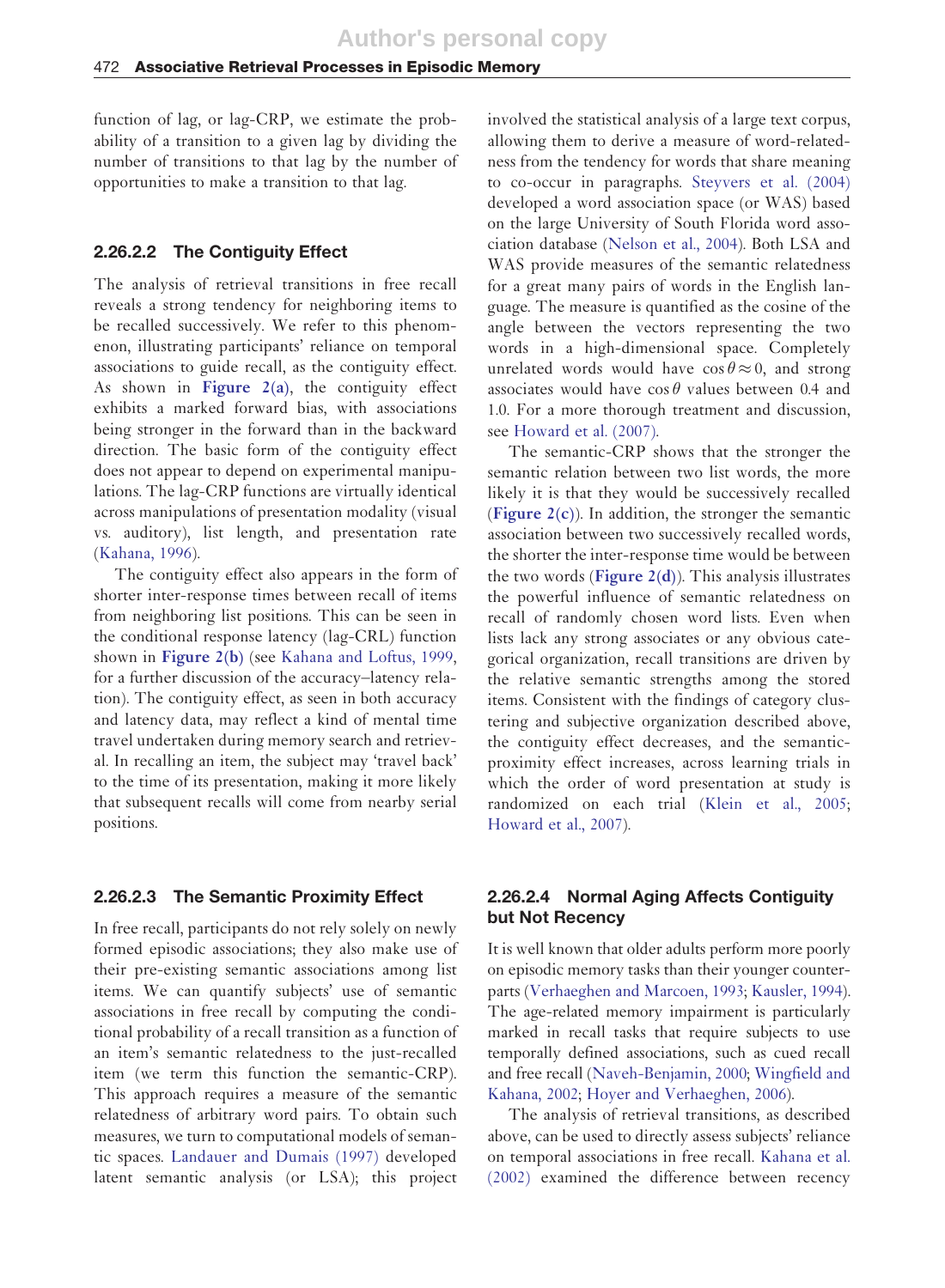and contiguity effects in younger and older adults. Half of the subjects in each age group were given an immediate free recall test; the other half were given a delayed free recall test. As expected, younger adults recalled more words on both immediate and delayed tests, and the distractor task attenuated the recency effect for subjects in both age groups. The critical finding was that older adults exhibited a significantly diminished contiguity effect, as seen in their lag-CRP functions (**Figure 3(b)**). In contrast, younger and older adults initiated recall in the same manner; their probability of first recall functions were virtually identical both in the immediate and in the delayed free-recall conditions (**Figure 3(a)**). Although older adults exhibited a markedly reduced contiguity effect, their semanticproximity effect was unimpaired (unpublished observation). These findings suggest that the mnemonic deficit observed for older adults is largely restricted to the ability to form and/or utilize temporally defined associations. This is consistent with previous reports of age-related deficits in the formation and retrieval of episodic associations (e.g., Naveh-Benjamin, 2000).



Figure 3 Selective effect of aging on associative processes in free recall. (a) Probability of first recall from immediate and delayed free recall for younger and older adults. Data taken from Kahana MJ, Howard MW, Zaromb F, and Wingfield A (2002) Age dissociates recency and lag recency effects in free recall. J. Exp. Psychol. Learn. Mem. Cogn., 28: 530-540. Figure reprinted with permission from Howard MW, Addis KA, Jing B, and Kahana MJ (2007) Semantic structure and episodic memory. In: McNamara D and Dennis S (eds.), LSA: A Road Towards Meaning. Hillsdale, NJ: Laurence Erlbaum and Associates. (b) Conditional response probability (CRP) for younger and older adults from the delayed condition of Kahana MJ, Howard MW, Zaromb F, and Wingfield A (2002) Age dissociates recency and lag recency effects in free recall. J. Exp. Psychol. Learn. Mem. Cogn., 28, 530–540.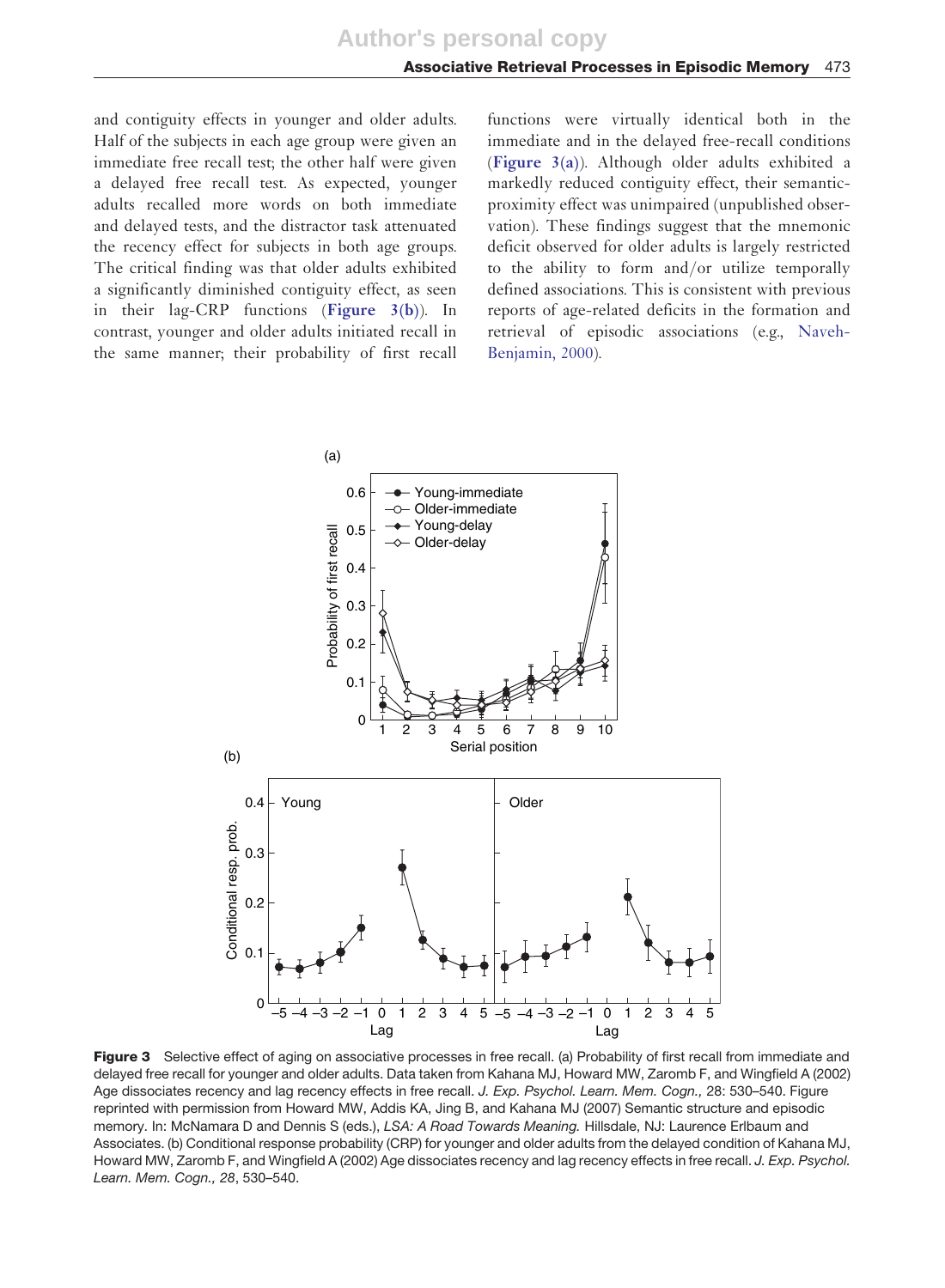### 2.26.2.5 Long-Range Interitem **Associations**

[Bjork and Whitten \(1974\)](#page-20-0) conducted an experiment which challenged the traditional STS-based account of recency effects in free recall. They were interested in seeing how well subjects could recall a list of word pairs under conditions designed to eliminate betweenpair rehearsal. To eliminate between-pair rehearsal, they had subjects perform a difficult distractor task following the appearance of each pair, including the last one. Because the distractor was expected to displace any items in STS, Bjork and Whitten did not expect to find a recency effect. To their surprise, they found a strong recency effect, with the final few pairs being recalled better than pairs from the middle of the list. They called this the long-term recency effect. Their procedure, in which a distractor task is given following every item, including the last, is called continuous-distractor free recall. **Figure 4** illustrates the continuous-distractor free recall procedure alongside the more traditional immediate and delayed free recall procedures.

| Condition                                                               | Recency |
|-------------------------------------------------------------------------|---------|
| Immediate<br>PEN CAR ROSE  BIRD ***                                     | Yes     |
| Delayed<br>PEN CAR ROSE $\cdots$ BIRD $\boxed{1+2}$ = ***               | No      |
| Continuous distractor<br>PEN 6+2 = CAR 3+7 = ROSE 1+1 =  BIRD 2+5 = *** | Yes     |

**Figure 4** Illustration of immediate, delayed, and continuous-distractor paradigms. The row of asterisks indicates the start of the recall period.

The long-term recency effect has now been replicated many times using both single words and word pairs, and across delays ranging from tenths of seconds (Neath, 1993) to days [\(Glenberg et al., 1983](#page-20-0)). The magnitude of the long-term recency effect depends critically on both the duration of the distractor given after the last word (the retention interval) and on the duration of the distractor intervening between list words (the interpresentation interval). For a given retention interval, increasing the interpresentation interval results in more recency and better recall of the final item.

Kahana (1996) interpreted the contiguity effect as evidence for associations formed in STS. If associations are formed between items that are active together in STS (as postulated by [Glanzer, 1972](#page-20-0); Raaijmakers and Shiffrin, 1980), then this would predict the contiguity effect because nearby items spend more time together in STS than remote items. However, because a long interitem distractor should displace items in STS, the contiguity effect should be significantly attenuated in continuous-distractor free recall.

Howard and Kahana (1999) tested this hypothesis by measuring the contiguity effect in continuousdistractor free recall. **Figure 5(a)** illustrates the contiguity effect for interpresentation intervals ranging from 0 s (standard delayed free recall) to 16 s. As can be seen, the contiguity effect was relatively constant across this range of interpresentation intervals. This result is quantified in **Figure 5(b)** by fitting a power function  $(P = a|\text{lag}|^{-b})$  to each participant's lag-CRP curve and using the *b* parameter as an estimate of the contiguity effect (the *a* parameter determines the overall scale of



Figure 5 Long-range contiguity and recency effects. (a) Lag-CRP as a function of the length of the distractor task in continuous-distractor free recall. (b) To quantify the contiguity effect, power functions were fit to the lag-CRP curves for each participant in each condition. Error bars represent 95% confidence intervals. (c) The probability of first recall functions for immediate, delayed, and continuous-distractor free recall (Howard and Kahana, 1999).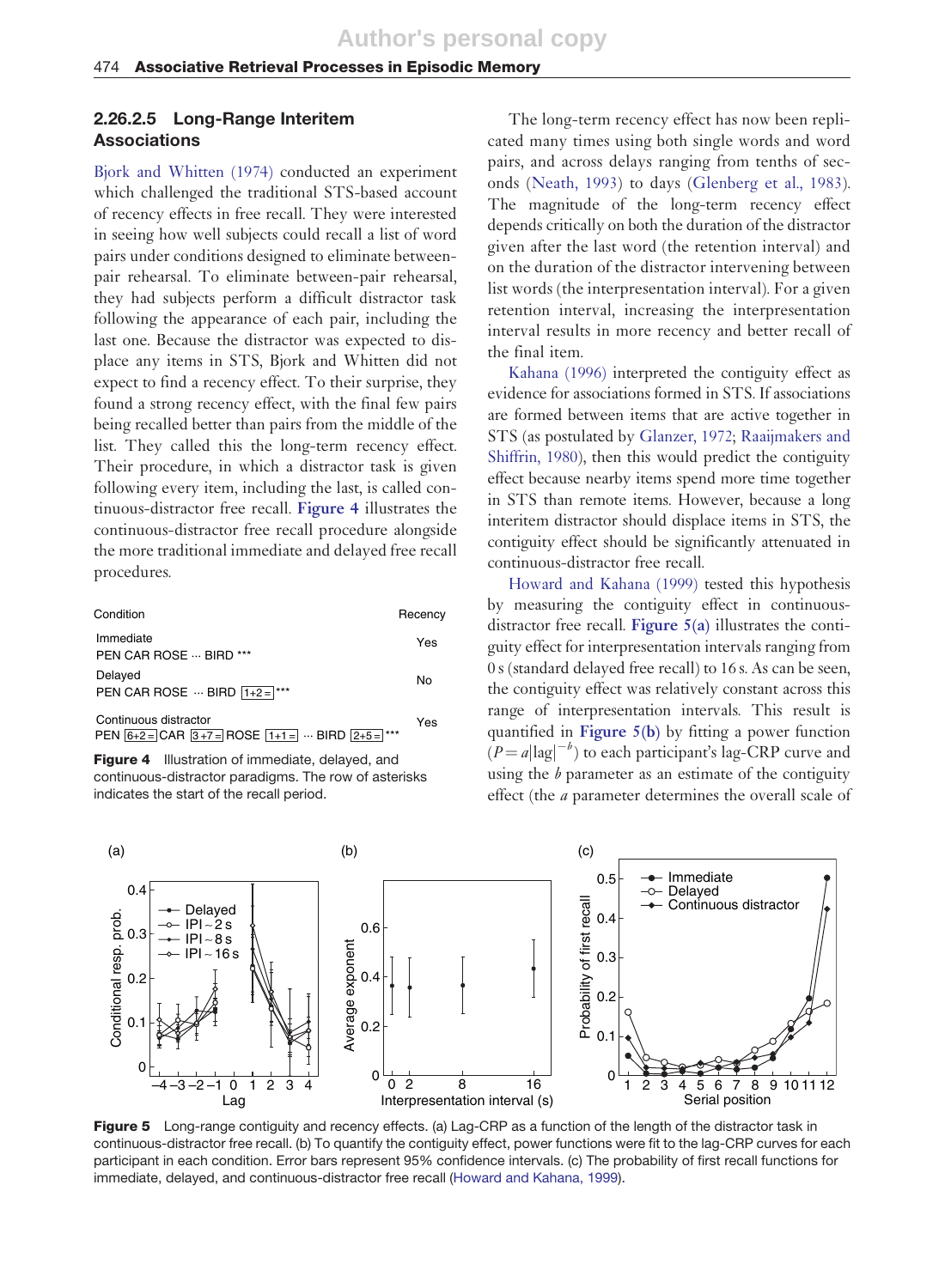the function). Insofar as the contiguity effect is insensitive to the absolute delay between list items, it exhibits an approximate time-scale invariance. Although 16 s of a distractor had virtually no impact on the contiguity effect, the same amount of distractor activity presented at the end of the list was sufficient to eliminate the endof-list recency effect (**Figure 5(c)**).

As shown in **Figure 5**, the contiguity effect persists even when the study items are separated by 16 s of a demanding distractor task. However, recent work shows that the contiguity effect is evident on even longer time scales. Howard et al. (2008) presented subjects with a series of lists for free recall. At the conclusion of the session, subjects were given a surprise final free recall test in which they were instructed to remember as many words as possible from the 48 study lists in any order. Howard et al. (2008) measured the contiguity effect in this final free recall period both for transitions within a list as well as between lists. They found that transitions between nearby lists were more frequent than transitions between lists that were farther apart in the experiment. This contiguity effect extended about ten lists, or several hundred seconds, extending the range over which contiguity effects are observed in free recall by a factor of ten. Moreover, this paradigm offers several potential advantages over continuous-distractor free recall. In continuous distractor free-recall, subjects have an incentive to try and rehearse items across the distractor intervals. Because the subject is only asked to recall the most recent list in the Howard et al. (2008) study, and intrusions from prior lists are scored as errors, there is no strategic reason for subjects to rehearse across lists in anticipation of the surprise final free recall test. In continuous-distractor free recall, the consistency of associations across delay intervals was inferred from observing lag-CRP curves across conditions that differed in their IPI. It is conceivable that this was due in part to different strategies across experimental conditions. In contrast, in the Howard et al. (2008) study, both within-and across-list associations were observed simultaneously during the final free recall period.

### 2.26.2.6 Interim Summary

We have shown how both temporal contiguity and semantic relatedness strongly predict the order and timing of subjects' responses in the free-recall task. The contiguity effect (**Figure 2**(**a, b**)) illustrates how episodic associations are graded, exhibiting powerfunction decay with increasing lag. Recall of an item has a tendency to evoke not only adjacent list items, but other nearby items as well. In addition, episodic associations appear to be asymmetrical, favoring retrieval of items in the forward order.

Whereas the previous two characteristics of episodic association can be accommodated within the view that neighboring items become associated when they cooccupy a short-term buffer (or working memory system), analyses of episodic association in continuous-distractor free recall show that the contiguity effect persists across time scales. That is, using a distractor task to temporally segregate list items does not disrupt the associative mechanism. Moreover, contiguity can even be observed in recall transitions among items studied as part of different lists, separated by several minutes. The tendency for an item to evoke a nearby item thus depends on the relative spacing, not the absolute spacing, of the list items.

A critical question for memory theory is whether the contiguity effect is specific to free recall, or whether similar associative processes operate in other memory tasks. It is possible that some of the phenomena described in the preceding section are a consequence of specific strategies that subjects use in the free-recall paradigm. In particular, by allowing participants to recall items in any order, we may be observing participants' biases in favoring particular kinds of transitions (e.g., forward over backward, adjacent over remote) rather than revealing the underlying associative structure. This criticism is blunted by our finding that the lag-CRP and lag-CRL functions vary little across experiments that differ significantly in their methodologies, even including the introduction of a long interitem distractor (see **Figure 5**). Nonetheless, it is important to take a broader look at the question of associative processes in episodic memory. In the next section, we show how associative processes can be seen in the pattern of subjects' errors in free recall, serial recall, and cued recall. We then examine the question of associative processes in item recognition. The final section of this chapter discusses these empirical data in terms of the major theories of associative processes in episodic memory.

# 2.26.3 Memory Errors Reveal Associative Processes

The study of the errors made in a variety of memory tasks shows that even when the memory system goes awry and produces a response that is incorrect in the context of a given experiment, the processes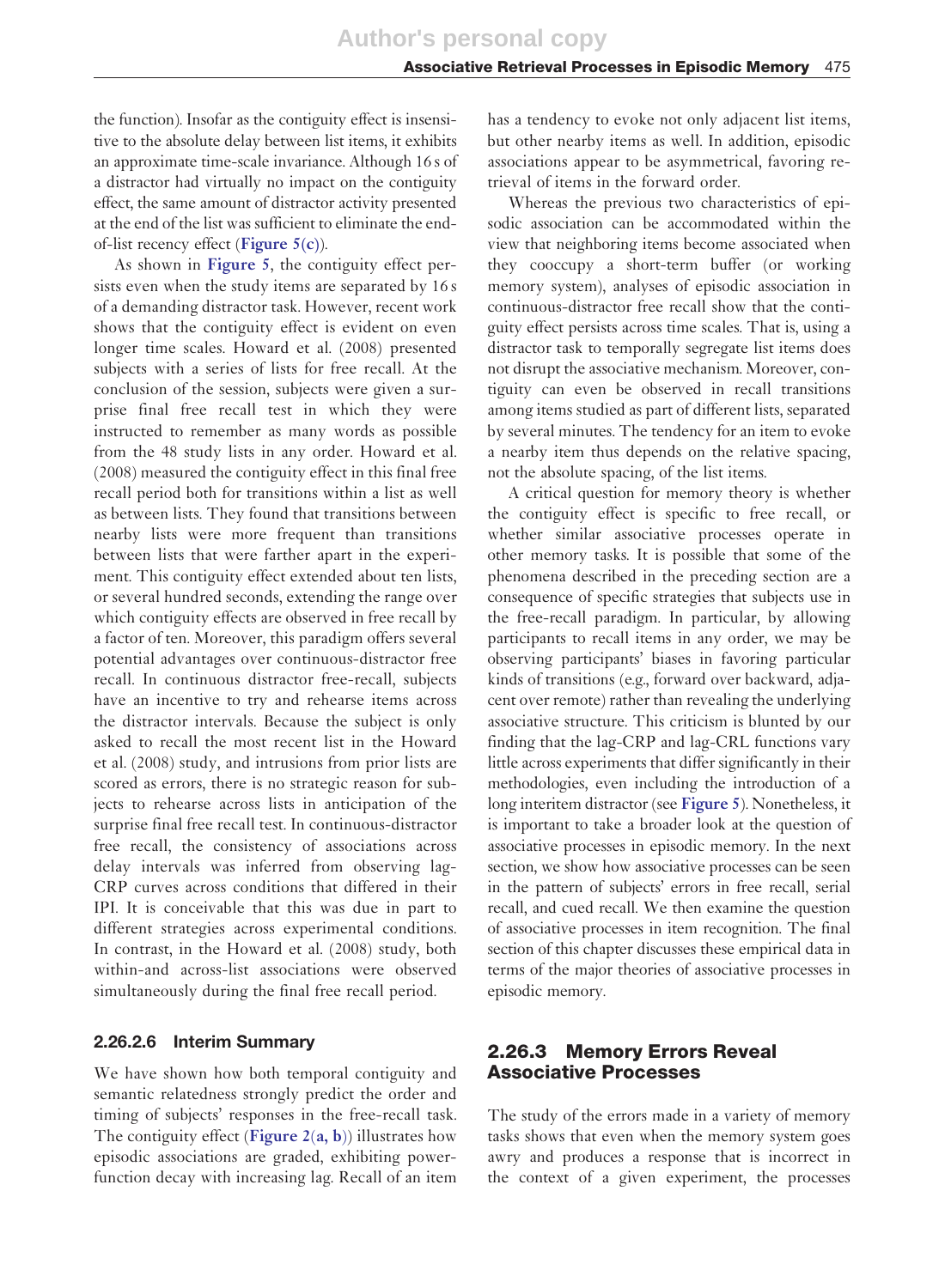generating this error appear to be influenced by the same factors that guide correct responses. In this section, we consider how subjects' recall errors reveal characteristics of the associative processes operating in free recall, serial recall, probed recall, and cued recall tasks.

#### 2.26.3.1 Prior-List Intrusions in Free Recall

It is well known that incorrect recalls (intrusions) often arise due to the semantic relations between studied and nonstudied items. For example, after studying a list of items that include the semantic associates of a critical word, participants often incorrectly recall that critical word even though it was not presented on the list [\(Deese, 1959](#page-20-0); Roediger and McDermott, 1995; Roediger et al., 1998; [Gallo and](#page-20-0) [Roediger, 2002\)](#page-20-0). Although semantic association is a major determinant of false recall, episodic memory processes also appear to play an important role. For example, in free recall of randomly arranged word lists, prior-list intrusions – incorrect recalls of words that were presented on an earlier list – are often more frequent than extralist intrusions – incorrect recalls of words that were not presented during the course of the experiment. This suggests that the recent study of an item increases the probability that it will be (incorrectly) recalled. Moreover, prior-list intrusions exhibit a strong recency effect, being most likely to come from the list immediately preceding the target list (Murdock, 1974; Zaromb et al., 2006); the number of prior-list intrusions coming from earlier lists decreases sharply (see **Figure 6(a)**).

In a recent study, Zaromb et al. (2006) asked whether contiguity-based associations would also tend to induce false recall. They conducted several free-recall experiments in which some items in a given list had also appeared on earlier lists. In all cases, participants were instructed to recall only the items from the most recently presented list. By creating lists that contained mixtures of novel items and items repeated from earlier lists, Zaromb et al. found that recalls of repeated items were more likely to be followed by prior-list intrusions than were recalls of novel items. This finding would emerge if temporal associations forged on prior lists compete with the associations formed in the current list, and if these older associations occasionally win in the competition. As further support for the role of contiguitybased associations, Zaromb et al. found that repetition-evoked prior-list intrusions came from the same prior lists as the repetitions themselves,



Figure 6 Effects of recency and contiguity on intrusions in free recall. (a) Prior-list intrusion (PLI) recency effect. Proportion of intrusions coming from one to five lists back. In calculating these PLI-recency functions for items originally presented one to five lists back, we excluded the first five trials from the analysis. That is because PLIs from five lists back could only occur on trials 6 and later. (b) Successive PLIs that came from the same original list tend also to come from neighboring positions in their original list. Thus, temporally defined associations influence PLIs in free recall (Zaromb et al., 2006).

and from positions near the repetitions in those lists. When subjects committed two same-list prior-list intrusions in succession, those intrusions tended to come from neighboring positions in their original list, exhibiting a temporal contiguity effect similar to that seen for correct recalls (see **Figure 6(b)**).

# 2.26.3.2 Intrusions in Serial and Probed Recall

We next consider the effect of contiguity on retrieval in serial-order memory. In a serial-recall task, participants are instructed to recall the list items in order of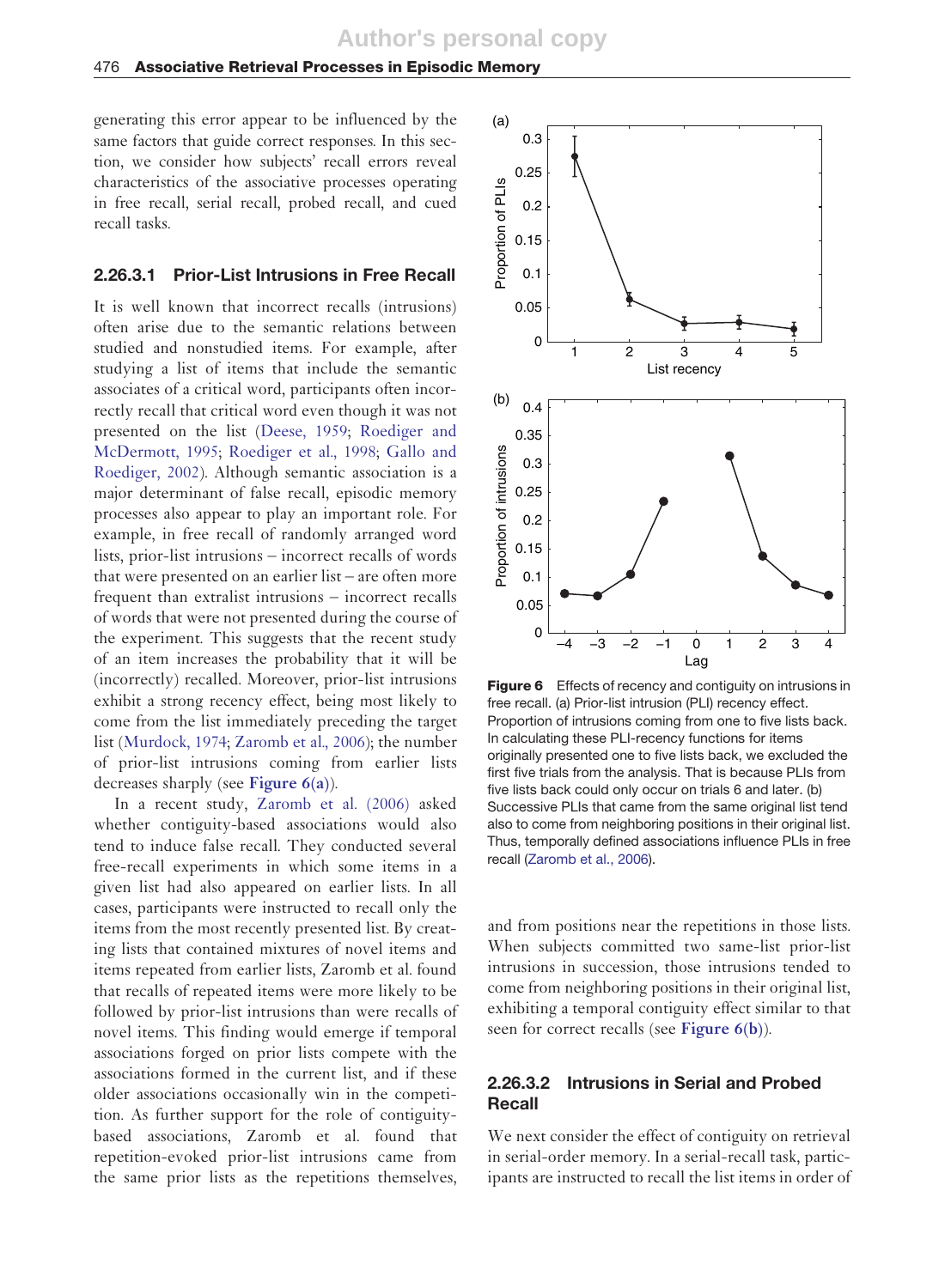presentation, rather than in any order as in free recall. In requiring ordered recall, the serial-recall task demands that subjects store information not only about which items were on the list, but also about their order. Thus, the serial-recall task exerts greater control over the manner of encoding and retrieval than does free recall.

Although subjects can only make one correct response in a given output position, they can commit many different types of errors. The orderly pattern of subjects' errors in serial recall can teach us a great deal about the underlying processes. For example, it is well known that when recalling an item in the wrong position this item tends to be misplaced near the correct (target) position (e.g., Lee and Estes, 1977). This finding has also been documented extensively in reordering tasks, where subjects are given all of the target items and asked to place them in their correct studied order (e.g., Nairne, 1990a, 1990b).

The traditional method for measuring error gradients is to plot the probability of an item studied in serial position  $i$  being recalled in position  $i + \log n$ . This approach works especially well in reordering tasks where all the items are placed in some position. With longer lists, where only some of the items are recalled, it is especially important to correct for the availability of different lags, as we have done in our lag-CRP analysis of free recall. For these lag-CRP analyses, we compute the probability of recalling an item from position  $i$  in position  $i +$  lag conditional on the possibility that an item could be placed in position  $i + \log$  (for example, we make sure that the item from that position has not already been recalled). **Figure 7(a)** shows an analog of the lag-CRP derived from errors observed during serial recall (Kahana and Caplan, 2002). In addition to revealing the tendency for errors to come from nearby list positions, this curve shows a clear asymmetry effect, with errors in the forward direction being significantly more likely than errors in the backward direction.<sup>5</sup> Thus, the temporal gradient of errors in serial recall is strikingly similar to the temporal gradient of correct responses observed in free recall (see Klein et al., 2005, for a direct comparison of free recall and serial recall).

The analysis of errors in serial recall is complicated by the fact that each response depends on the sequence of prior responses ([Giurintano, 1973\)](#page-20-0). An alternative approach to measuring serial-order memory is to present subjects with a single item from a previously studied list and ask them to recall the item that preceded or followed the probe item (Murdock, 1968; Woodward and Murdock, 1968). Analysis of error gradients obtained in forward and backward probed recall provide an even cleaner test of the asymmetry effect observed in both free and serial recall. **Figure 7(b)** shows error gradients in a probed recall study reported by Kahana and Caplan (2002). The top panel shows that when subjects were given item *i* and asked to recall item  $i + 1$ , responses tended to come from nearby positions, with a forward bias  $(i+2)$  is more likely than  $i-1$ ). The bottom panel of **Figure 7(b)** shows that when subjects were probed in the backward direction (i.e., given item *i* and asked to recall item  $i - 1$ ), the same forward asymmetry was obtained (see also Raskin and Cook, 1937).

### 2.26.3.3 Intrusions in Paired-Associate Recall

The preceding section documented two characteristics of errors in serial recall and in probed recall of serial lists: (1) subjects' intrusions tend to be items studied near the position of the target item and (2) subjects' error gradients exhibit a forward asymmetry, with errors being more likely to be items following than items preceding the target item. The temporal gradient of retrieval transitions in free recall as seen in the lag-CRP, and the gradient of subjects' intralist intrusion errors in both serial and probed recall could reflect a common methodological aspect of these tasks. In both free and serial recall tasks, the to-belearned items constitute an unbroken series such that storing and retrieving associations among neighboring items is useful for performing the task. An important exception to this is continuous-distractor free recall, in which list items are separated by a demanding distractor task. Nonetheless, even in continuous-distractor free recall, subjects may be motivated to make associations between neighboring items.

Paired associate memory provides an interesting contrast to both free and serial recall. In the standard paired-associate procedure, subjects are asked to learn a list of nonoverlapping pairs of words. Following this study phase, subjects are cued for recall of specific pairs (either in the forward or the backward order). Unlike free and serial recall, in which subjects must learn an entire list, subjects in the paired-associate task have no reason to learn associations other than those binding the items within

 $5$ As with the lag-CRP analysis of free recall, this analysis corrects for the number of available to-be-recalled items.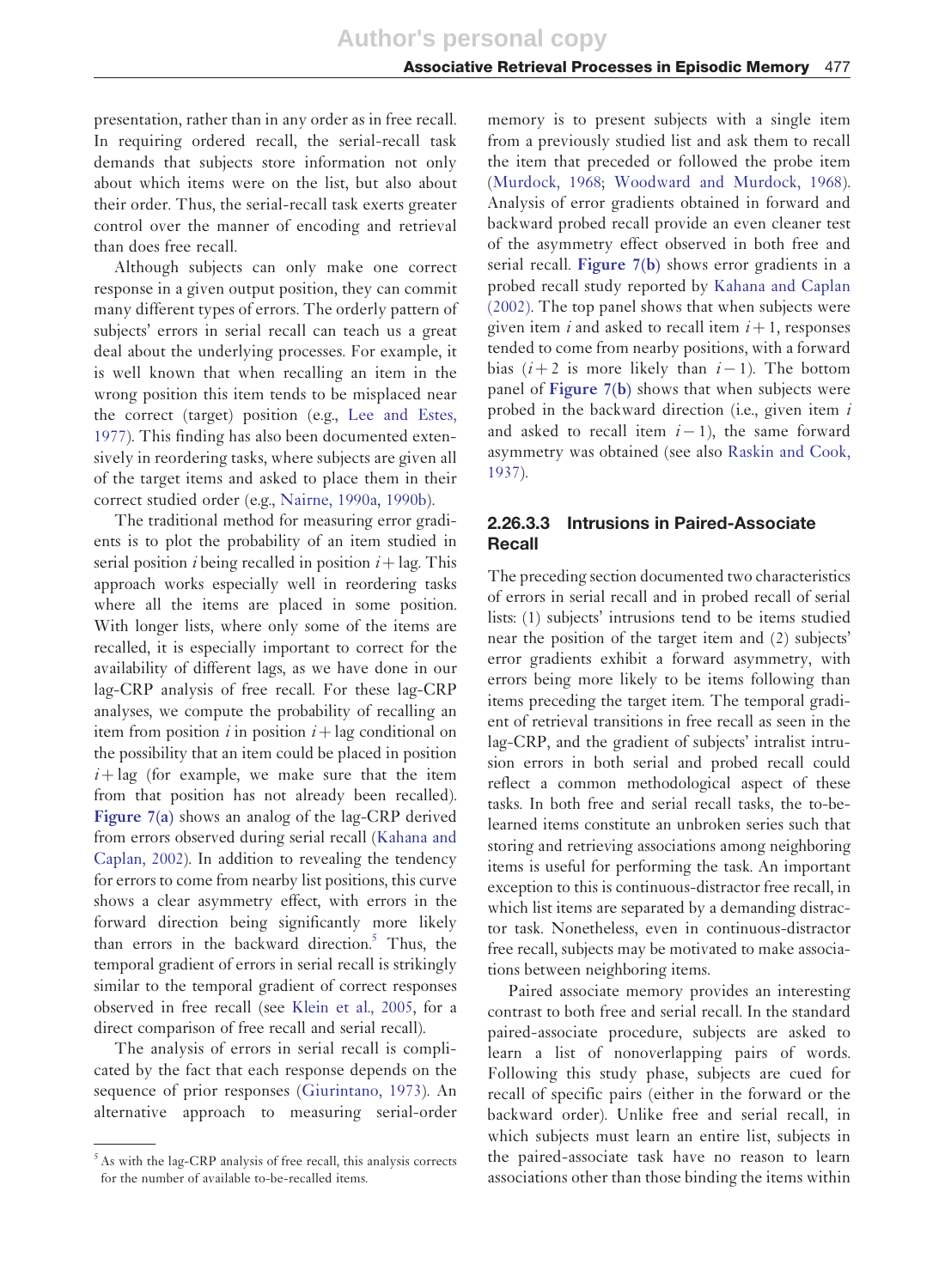

Figure 7 Intrusions reveal associative tendencies in serial-recall, probed-recall, and cued-recall tasks. (a) Lag-CRP analysis of errors in immediate serial recall. Correct responses (lag of  $+1$ ) were excluded from this analysis. (b) Conditional error gradients in forward (top) and backward (bottom) probed recall; subjects are given item i as a cue for item  $i + 1$  (upper panel), or  $i-1$  (lower panel), and they recall some other item  $i+$ lag. Data are from Trial 1 of Kahana and Caplan's second experiment (Kahana MJ and Caplan JB (2002) Associative asymmetry in probed recall of serial lists. Mem. Cognit. 30: 841–849). (c) Following study of 12 randomly chosen noun-noun pairs, subjects were given a standard cued recall test. The probability of incorrectly recalling a word from pair-j in response to a cue word from pair-i decreased with increasing lag, measured in pairs. (Davis OC, Geller AS, Rizzuto DS, and Kahana MJ (2008) Temporal associative processes revealed by intrusions in paired-associate recall. Psychon. Bull. Rev. 15(1): 64–69).

each studied pair. Recall is strictly cued by the experimenter so there is no benefit to recalling any item other than the one being probed. Whereas associations in both free and serial recall have a strong forward bias, associations in paired-associate tasks are generally symmetric, with nearly identical recall rates for forward and backward probes (for reviews see [Ekstrand, 1966;](#page-20-0) Kahana, 2002). This surprising result led Gestalt psychologists to propose an associative symmetry hypothesis (Köhler, 1947; [Asch](#page-20-0) [and Ebenholtz, 1962\)](#page-20-0). According to this hypothesis, associations are learned by incorporating the representations of the constituent items into a new holistic representation. Formalized in computational models, this hypothesis implies that the strengths of forward and backward associations are approximately equal and highly correlated (Rizzuto and Kahana, 2001; Kahana, 2002; [Caplan et al., 2006](#page-20-0); Sommer et al., 2007).

In light of the distinct features of the paired-associate task, one may wonder whether subjects form temporal associations beyond those required to learn the pairings set forth in the experiment. Davis et al. (2008) addressed this question by examining subjects'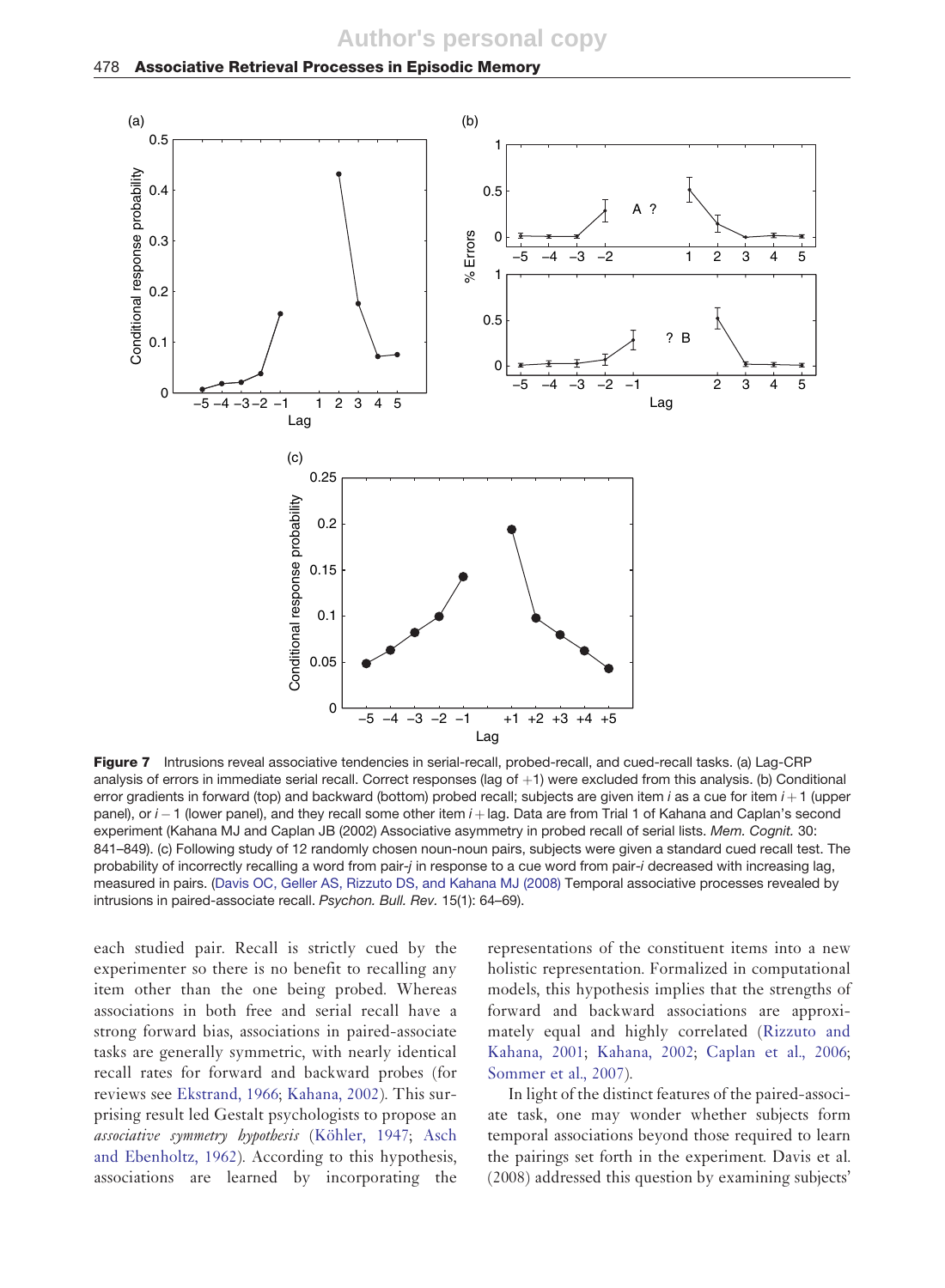pattern of intralist intrusions in paired associate recall. In a cued recall task, there are a number of types of errors a subject could make. Intralist intrusions are incorrect responses where the subject recalls an item from a different pair than the cue came from. Davis et al. (unpublished data) hypothesized that if a common associative process underlies all recall tasks, intralist intrusions would be more likely to come from neighboring list pairs. Consistent with CRP analyses from other paradigms, Davis et al. conditionalized the probability of committing an intrusion from a given lag on the availability of the pair at that lag. Although intralist intrusions constituted only 5% of subjects' responses, these intrusions exhibited a strong tendency to come from neighboring pairs. This can be seen in **Figure 7(c)**, which shows that the conditional probability of an intralist intrusion decreased monotonically with the number of pairs (lag) separating the intrusion from the probed item. This effect was not limited to an increased tendency to commit intrusions from adjacent pairs; even when adjacent pairs were excluded, a regression analysis demonstrated that the across-pair contiguity effect was highly reliable.

Because the order of test was randomized with respect to the order of study, there was no reason for subjects to adopt a strategy of learning interpair associations. Indeed, such a strategy would have been counterproductive insofar as it would induce high levels of associative interference between pairs (Primoff, 1938). As such, these findings of associative tendencies in subjects' intralist intrusions suggest that these temporally defined associations arise from a basic and most likely obligatory memory process that causes items studied in nearby list positions to become associatively connected.

This spectrum of findings reveals that free recall is not alone in providing evidence for the centrality of contiguity effects in human memory. All of the major recall paradigms – free recall, serial recall, and paired-associates learning – show graded effects of temporal contiguity; in many cases these effects are revealed in the patterns of errors made by subjects. Taken together, these findings allow us to glimpse the workings of a general-purpose 'engine of association' that is tapped by all of these varied tasks. Furthermore, the observation of long-range contiguity, both in free recall and in subjects' intrusions in paired-associate recall, challenges the view that intentional encoding is necessary for the formation of contiguity-based associations.

# 2.26.4 Associative Processes in Item Recognition

Theories of item recognition and cued recall typically assume that these two tasks are based on distinct and possibly independent sources of information (Murdock, 1982; [Gillund and Shiffrin, 1984](#page-20-0); Kahana et al., 2005b) According to these theories, item recognition relies on item-specific information, whereas recall tasks rely on associative (or relational) information (Humphreys, 1978; Hunt and McDaniel, 1993). This view is supported by experimental dissociations between item recognition and free recall (e.g., the word frequency effect; Kinsbourne and George, 1974) and by the finding that words that are recallable often cannot be recognized, and vice versa (e.g., Tulving and Thompson, 1973; Tulving and Wiseman, 1975).

Despite these differences between recall and recognition, both tasks assess memory for an event encoded within a temporal context. Given the ubiquitous character of the contiguity effect across all of the major recall paradigms, it is natural to ask whether contiguity exerts some influence on retrieval in item recognition, at least under conditions where subjects' recognition judgments are accompanied by a feeling of recollection. More specifically, one might hypothesize that recognizing an item as having been previously studied would partially reinstate the item's encoding context, which in turn might facilitate subsequent recognition of neighboring items.

To test this hypothesis, Schwartz et al. (2005) manipulated the serial lag between successive memory probes in an item recognition study that used landscape photos as stimuli. The recognition test was a sequence of test probes that included the old items from the list intermingled with an equal number of new items that served as lures. Subjects pressed one of six keys in response to each probe, rating their confidence that it was seen before from 1 (sure new) to 6 (sure old). A recognition test might include the subsequence of test probes (...*O*23, *N*, *O*12, *O*7, *N*, *N*,  $O_{39}$ , ...), where *N* denotes a new item and  $O_x$  denotes an old item from position *x* in the study list. The lag between two successive old items (...*Oi*, *Oj* ...) is just the distance,  $j - i$ , between the items on their initial presentation.

Suppose that recognition of a test item, *Oi*, brings forth the mental state  $-$  or temporal context  $-$  that prevailed when *Oi* was first encoded. Suppose further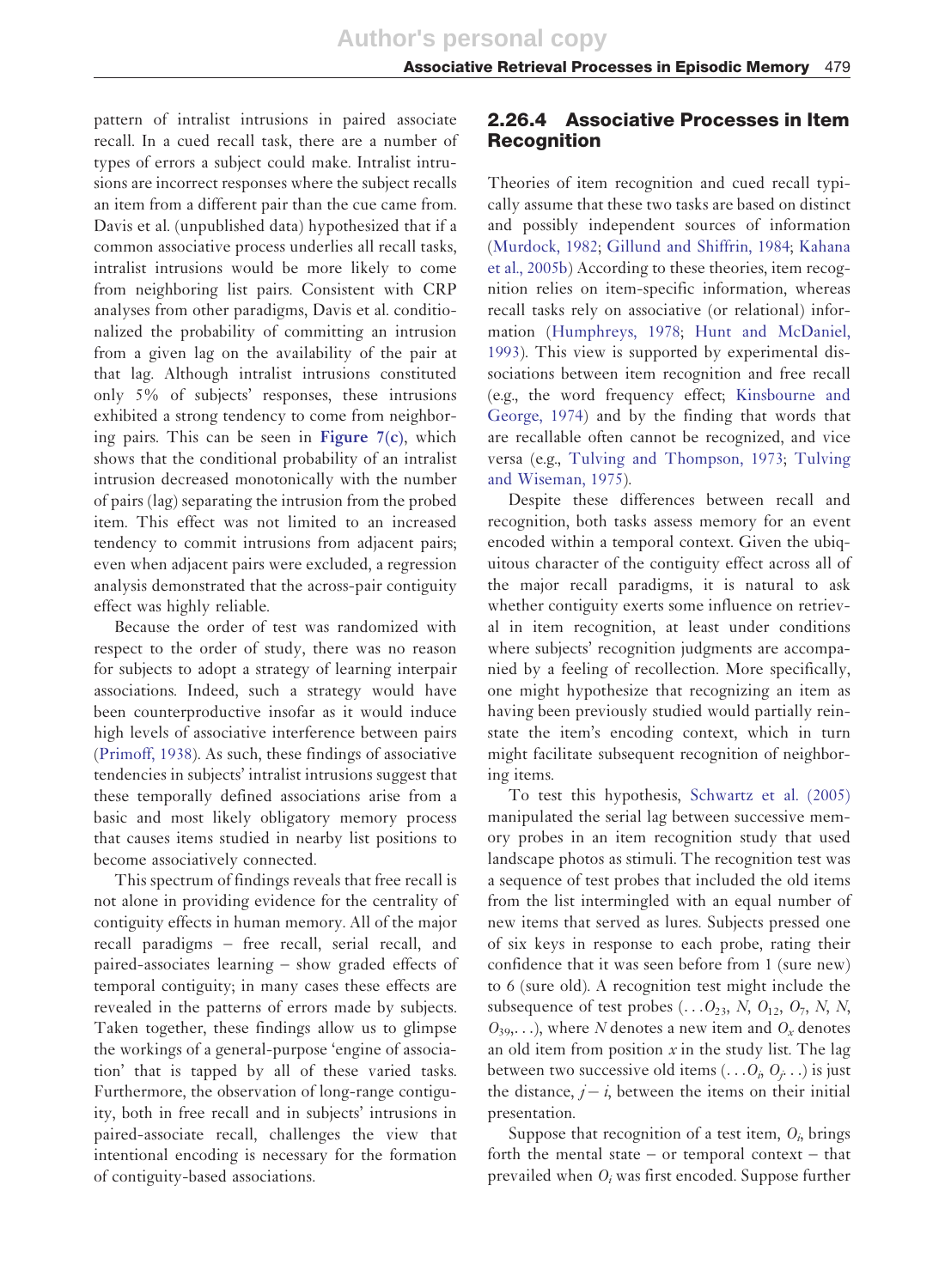

Figure 8 Contiguity effects in item recognition are specific to highest-confidence responses. Probability of a highest confidence (6) response to an old-item test probe as a joint function the relative lag of, and the response given to, the preceding old-item probe. Large filled circles represent 6 responses to the prior test probe. Open symbols represent one of the other five possible prior responses; downwardfacing triangles, boxes, triangles, upward-facing diamonds, and circles represent responses 1–5 respectively. Large open circles collapse data over responses 1–5. Data are from Schwartz et al. (2005). Shadows of the past: Temporal retrieval effects in recognition memory. Psychol. Sci. 16: 898–904.

that this retrieved mental state contributes to the retrieval environment that determines subsequent recognition judgments. Then, if the very next test item is  $O_i$ , we would predict that memory for  $O_i$ should be enhanced when  $\log = j - i$  is near zero.

The data in **Figure 8** show that when two old items are tested successively, memory for the second is better if it was initially presented in temporal proximity to the first. This tendency, however, was wholly attributable to cases in which the first item received a highest-confidence response. These highest-confidence old responses may be considered to reflect successful recollection of specific attributes of the encoding episode, whereas lower-confidence old responses are assumed to reflect the familiarity of an item whose attributes are not recollected (Yonelinas, 1999; Sherman et al., 2003). Schwartz et al. (2005)'s observation of contiguity effects in item recognition suggests that recollection of an item not only retrieves detailed information about the item tested, but also retrieves information about the item's neighbors.

We have now seen that the contiguity effect appears in all of the major episodic memory paradigms, including free recall, serial recall, probed recall, paired-associates, and even item recognition. The ubiquitous nature of this phenomenon implores us to search for an explanation in terms of fundamental principles of memory function. This search is the topic of the next section.

## 2.26.5 Theories of Episodic Association

Four major theories have been proposed to account for associative processes in episodic memory: (1) associative chaining, (2) associations formed in working memory (or buffer theory), (3) hierarchical associations (or chunking theory), and (4) contextual retrieval theory. In this section, we examine the implications of each of these four theories for the key empirical findings concerning contiguity-based associations in episodic memory.

Chaining theory, which originates in the writings of the associationists (e.g., [Herbart, 1834\)](#page-21-0) and in the early experimental work of [Ebbinghaus, \(1885/1913\)](#page-20-0), assumes that when the memorial representations of two items become simultaneously active, or become active in rapid succession, the items' representations become associated in the sense that activation of one will evoke the other. A key feature of chaining is that associations are formed on the basis of temporal contiguity at study and that an item's representation is assumed to remain active only until the occurrence of the next item in the list.

Buffer models elaborate the basic chaining idea to include a mechanism that maintains an item's representations in the system past its actual presentation, allowing direct interitem associations to be created between items that are presented further apart in time (remote associations). Whereas classic chaining models assume that only two items are simultaneously active, buffer models allow for a larger number of items to be maintained in an active state and provide rules that determine when an item enters and leaves the active state (i.e., the buffer; Raaijmakers and Shiffrin, 1981).

Hierarchical associative models are based on the idea that multiple items can become unitized into a higher-order, conjunctive, representation which is distinct from any of the constituent items. These models have been particularly useful in describing the process of serial learning and serial recall (Johnson, 1972; Martin and Noreen, 1974; Lee and Estes, 1977; Murdock, 1995b, 1997). They assume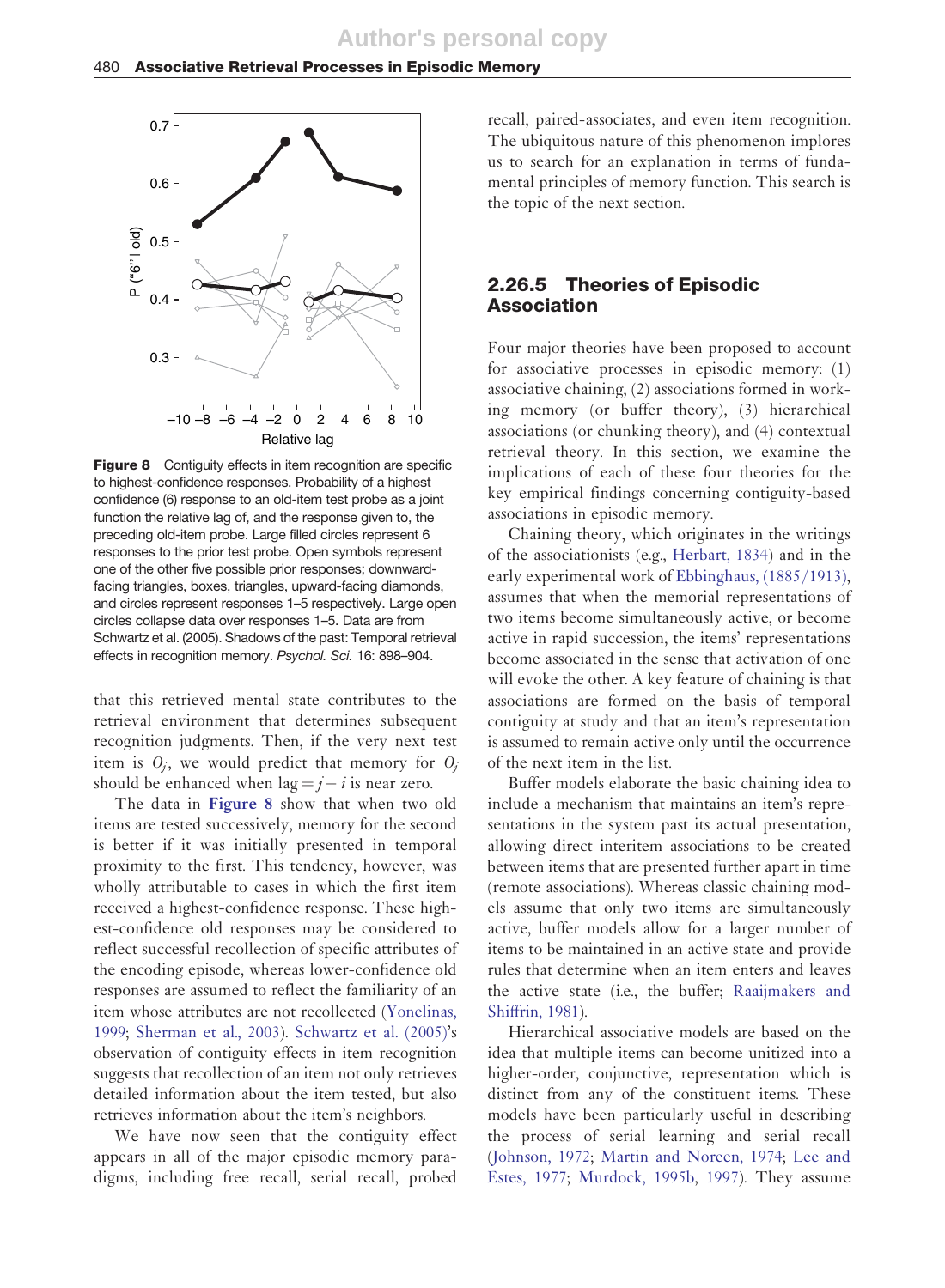that associations between items are mediated by a higher-level (super-ordinate) representation.

Finally, contextual retrieval theory assumes that items are associated with a time-varying representation of spatiotemporal/situational context ([Estes, 1955](#page-20-0); [Bower, 1972;](#page-20-0) [Burgess and Hitch, 2005\)](#page-20-0). Successively presented items are associated with this context representation, which then can be used as a cue to retrieve those item representations during the recall period. Importantly, associations arise when items retrieve their encoding context, which in turn cues neighboring items (Howard and Kahana, 2002).

Although we consider each of these major theories in turn, they are not mutually exclusive. In some cases, modern theories of episodic memory make use of more than one of the ideas presented above. For example, some modern buffer models also use a representation of temporal context to differentiate items on the current target list from items on previous lists (Mensink and Raaijmakers, 1988; Sirotin et al., 2005).

As we see it, any theory of associative memory retrieval needs to account for (at least) seven critical behavioral findings regarding temporal-associative processes. The first of these is the contiguity effect – the tendency for neighboring items to be recalled successively. The second critical finding is the asymmetry effect – the tendency for subjects to make transitions to items studied in subsequent list positions. This forward asymmetry is remarkably robust in free recall, being observed in every dataset that reports output order effects. The third critical finding is the long-range contiguity effect – the observation of contiguity effects in continuous-distraction free recall and in a final free-recall task. This finding illustrates how episodic associations are not limited to successively studied items, or even to items studied within a short time period. Rather, contiguitybased associations appear to span many intervening items. The fourth critical finding is that when items are repeated across lists, prior-list intrusions in free recall tend to come from serial positions close to the original presentation (Zaromb et al., 2006). This illustrates the tendency for associations formed on prior lists to influence memory for the current list. Fifth, the tendency for intrusions in serial-recall and probed-recall paradigms is to come from list positions close to the target item. This tendency also exhibits a forward asymmetry effect, where errors tend to be items from subsequent list positions. Sixth, the tendency is for intrusions in paired-associate paradigms to come from neighboring pairs. Although this effect exhibits some forward asymmetry, memory for the items within a pair is strikingly symmetric, with recall accuracy being nearly identical for forward and backward probes ([Ekstrand, 1966;](#page-20-0) Kahana, 2002). Finally, the seventh critical finding is the observation of a contiguity effect in an item recognition task (though this effect appears to be limited to probe items that receive highest confidence old responses). In the sections below, we review the ability of the four major theories of episodic association to account for these findings.

In addition to the temporally defined associative processes reviewed above, a parallel set of findings concerns recency-sensitive processes in memory retrieval. Murdock (1974) summarizes the literature on primacy and recency effects in immediate recall and recognition tasks. Briefly, recency is the most prominent feature of the serial position curves obtained in free recall, paired-associate recall, probed recall, and item recognition. In serial recall, the primacy effect is more prominent than the recency effect. This is largely due to the fact that serial recall requires that subjects initiate recall at the start of the list. Although within-list recency effects in recall tasks are largely attenuated by an end-of-list distractor, recency returns in continuous-distractor free recall ([Bjork](#page-20-0) [and Whitten, 1974;](#page-20-0) [Glenberg et al., 1980](#page-20-0); Howard and Kahana, 1999). Recency is also observed over much longer time scales than the presentation of a single list, as evidenced by the observation that priorlist intrusions tend to come from recent lists (Murdock, 1974; Zaromb et al., 2006). Similarly, on a final free recall test, subjects are far more likely to recall items from recently studied lists ([Craik, 1970](#page-20-0); Tzeng, 1973; [Glenberg et al., 1980;](#page-20-0) Howard et al., 2008). Thus, any theory of episodic memory must be able to accommodate recency across very long time scales. Whereas immediate recency effects have often been attributed to the operation of a short-term store, or buffer, longer-range recency effects are often attributed to a contextual coding process. A critical question is whether these recency effects have a common basis or whether they arise from distinct mechanisms [\(Greene and Crowder, 1984](#page-20-0); Raaijmakers, 1993; [Davelaar et al., 2005](#page-20-0)).

#### 2.26.5.1 Chaining Theory

According to early conceptualizations of chaining theory, studying an item leads to the creation or strengthening of forward and backward connections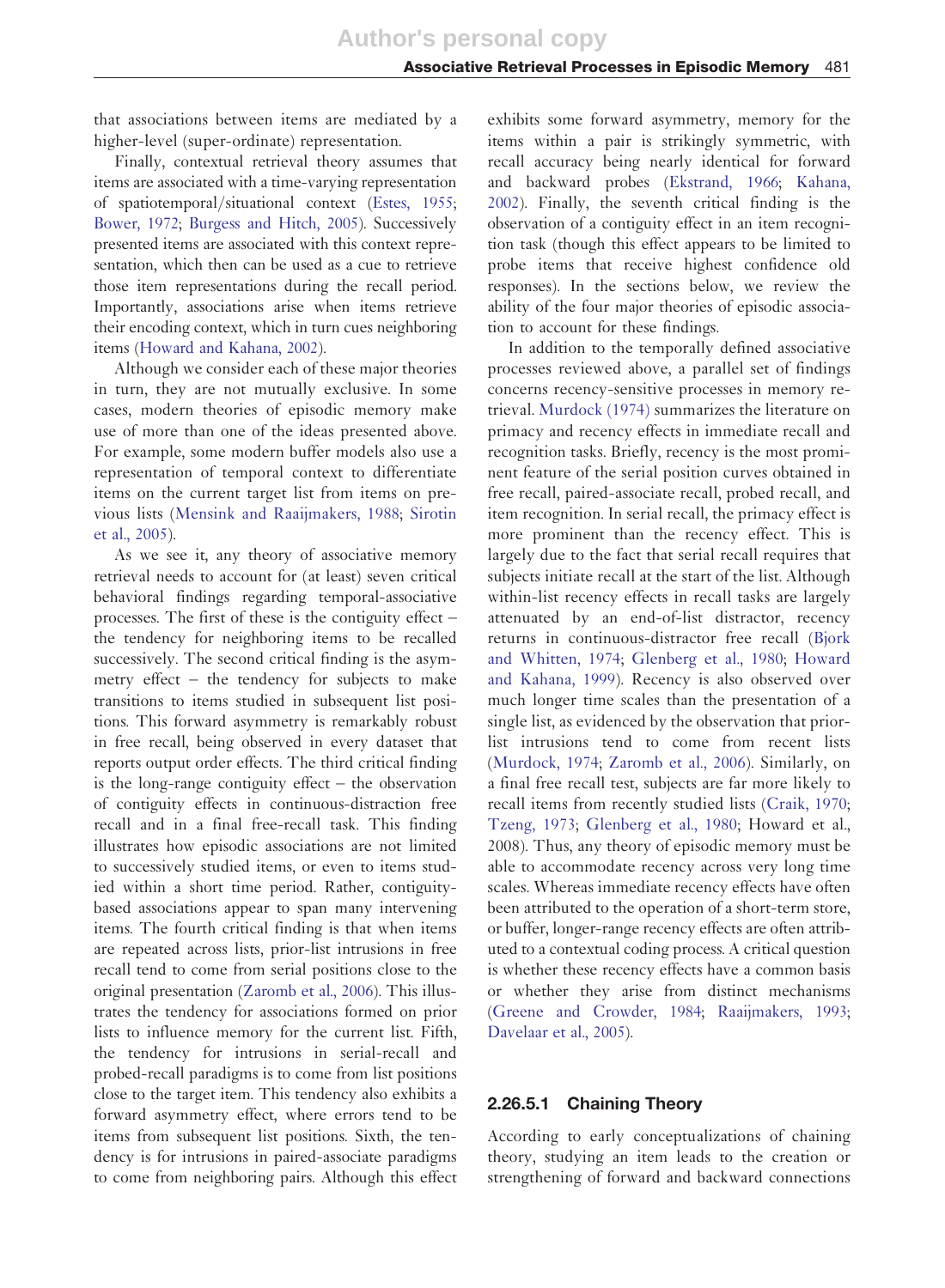#### 482 Associative Retrieval Processes in Episodic Memory



Figure 9 Illustration of the four types of memory models. (a) Chaining Theory. Each item is associated with its immediate neighbors. (b) Buffer Theory. Items are inserted into a fixed-capacity buffer and reside there until displaced. (c) Hierarchical Association Theory. Conjunctions of items are used to create higher-level representations, which are associated with the original items. (d) Contextual Retrieval Theory. A slowly changing context representation is associated with each of the items.

to the immediately preceding item, with associations being stronger in the forward direction (**Figure 9(a)**). As this classic version of chaining theory has often been associated with behaviorism and its rejection of mentalistic constructs, chaining has been a frequent source of ridicule at the hands of cognitively oriented theorists.

Modern chaining theories (e.g., Lewandowsky and Murdock, 1989; [Chance and Kahana, 1997](#page-20-0)) improve on earlier conceptualizations in a number of critical ways. First, modern chaining theories represent each item as a collection of abstract features or attributes rather than as a single node. Second, associations are conceptualized as networks of connections between the processing units that represent the attribute values. These associative networks can be seen as representing a new entity rather than simply linking two preexisting knowledge structures. The associative retrieval process is thus able to recover a partial representation of an item and use that representation as a cue for subsequent recalls. In addition, the attribute representation of items provides a natural way of characterizing the similarities among item representations. By capturing the similarities among items, chaining models can simulate critical aspects of the behavioral data, such as the effect of semantic similarity on recall.

Lewandowsky and Murdock (1989) used the mathematical operations of convolution and correlation to simulate the chaining of associations among item representations in memory. This mathematical approach has also been used by Murdock and his colleagues to simulate data on free recall (Metcalfe and Murdock, 1981), paired associates, and item recognition (Murdock, 1982, 1992). Similar models have also been developed using Hebbian weight matrices to store associations (Humphreys et al., 1989; Rizzuto and Kahana, 2001; Kahana et al., 2005b).

**Table 1** illustrates chaining theory's predictions regarding the seven critical findings reviewed above. It is not surprising that chaining theory predicts a contiguity effect in both immediate and delayed free recall (Kahana, 1996). Although most theories do not make explicit accounts of latency, it would be relatively straightforward to model the effect of contiguity on latency by using the strength of association to drive a diffusion model (e.g., Ratcliff, 1978).

Chaining theory is consistent with the idea that associations learned on earlier lists can induce subjects to commit intrusions when those earlier items are repeated in the target list. Further, when intrusions beget intrusions, chaining theory predicts that those intrusions should exhibit similar contiguity effects within the prior list that they came from (Zaromb et al., 2006). However, to accurately simulate the relatively modest interlist effects observed in the data, chaining theory must be augmented with a list context representation that is used to focus retrieval on the items in the target list (e.g., Sirotin et al., 2005).

Chaining theory can accommodate the forward asymmetry of the contiguity effect by differentially weighting the storage of forward and backward associations. This is not easily accomplished within the convolution-correlation formalism of Murdock and colleagues, but it can be easily implemented in a Hebbian matrix model (Pike, 1984; Kahana, 2002). Even so, employing differential weighting of forward and backward associations does little to explain the phenomenon.

The standard version of chaining theory assumes that associations are forged among neighboring items. One can extend the standard chaining model to produce the gradient of remote associations seen in the contiguity-effect in free recall by modeling the rehearsal process. When presented with an item for study, subjects often think about that item in relation to recently studied items. This rehearsal process will cause the functional order of study to differ from the nominal order of presentation [\(Brodie and Murdock,](#page-20-0) [1977;](#page-20-0) Tan and Ward, 2000), resulting in the remote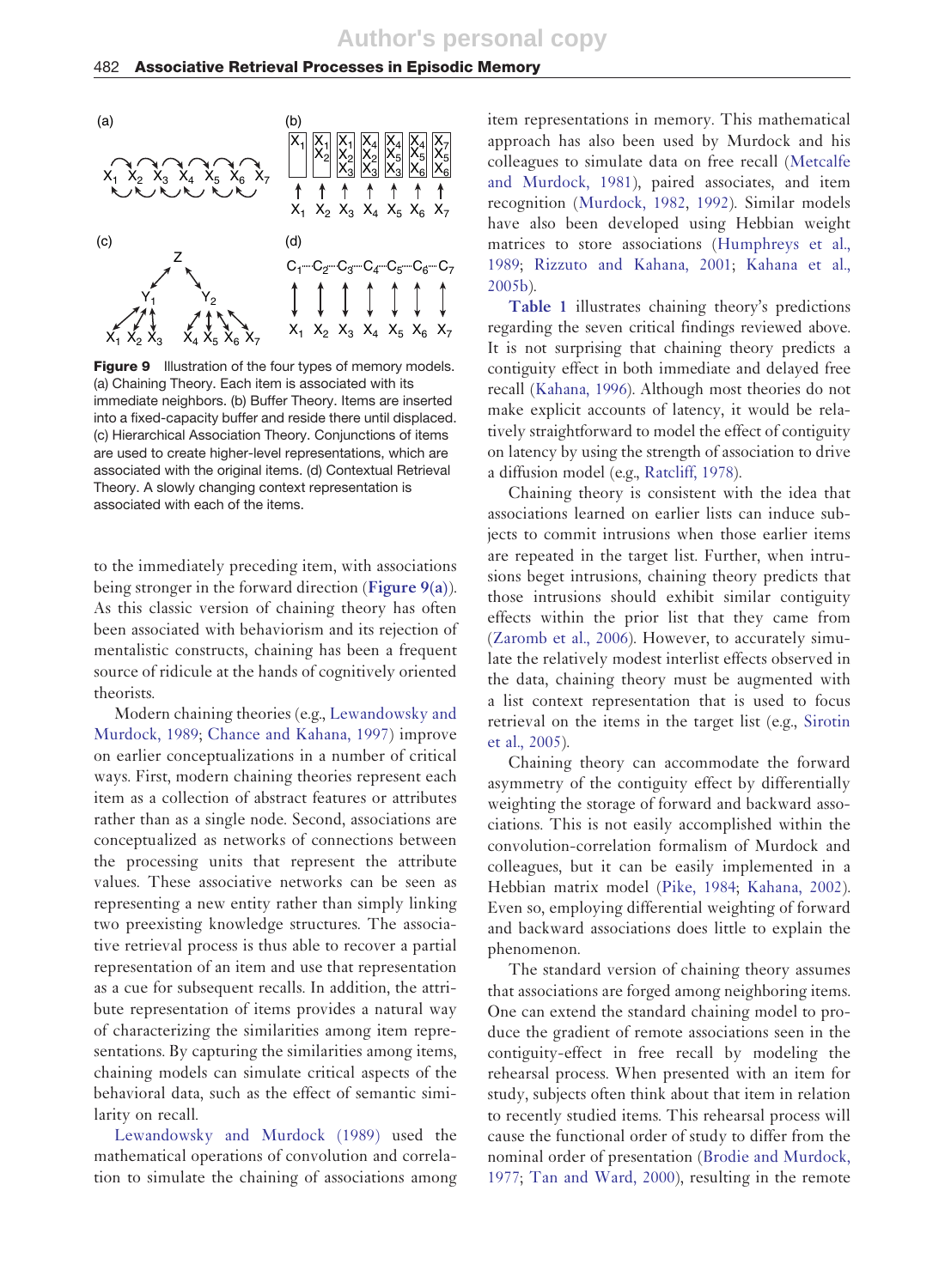| Theory        | Contiguity   | Asymmetry | Long-range<br>contiguity | Prior-list<br>intrusions | Probed recall<br>intrusions | Across-pair<br>intrusions | Contiguity in<br>item recognition |
|---------------|--------------|-----------|--------------------------|--------------------------|-----------------------------|---------------------------|-----------------------------------|
| Chain         |              | $\ast$    | ×                        |                          |                             |                           | *                                 |
| <b>Buffer</b> | ✓            | $\ast$    | $\times$                 |                          |                             |                           | $\ast$                            |
| Vertical      |              | $\ast$    | ×                        |                          |                             | $\ast$                    | $\ast$                            |
| Context       | $\checkmark$ |           |                          |                          |                             |                           |                                   |

Table 1 The ability of four major theories of association to account for contiguity phenomena across memory tasks.

The  $\checkmark$  symbol means that the model can account for the data without modification. The  $*$  symbol means that the model requires some modification from the standard version to account for this data-point (see text for elaboration of each case). The x symbol means that the model is unable to account for this data-point.

associations of the kind seen in **Figure 2(a)**. The standard approach to modeling rehearsal in free recall is to assume that rehearsal is controlled by a working memory buffer that actively maintains (and rehearses) a small number of items (e.g., Raaijmakers and Shiffrin, 1980). We discuss the predictions of these so-called buffer models in the next subsection.

The more serious challenge to chaining theory comes from the observation of preserved long-range contiguity effects in free recall. It is hard to envision how chaining models would explain the approximate time-scale invariance of the contiguity effect, as shown in **Figure 5(b)**. Nearest-neighbor chaining theory, even when augmented with a rehearsal buffer and a list-context representation, would predict a diminished contiguity effect when subjects perform a demanding distractor task following each study item. For chaining theory to explain the long-range contiguity effect in continuous-distractor free recall, one would have to assume that remote associations extend through distractor intervals and even across entire lists. To explain the gradient of intrusions observed in recall of paired-associates (**Figure 7(c)**), one would need to assume that remote associations automatically link items that were studied in nonadjacent pairs.

The finding of associative effects in item recognition is also not easily explained by chaining theory, as it would require associations to be automatically formed between items even when there is no task demand to do so. If chained associations were automatically formed between neighboring items, and if compound cueing operates at retrieval (e.g., McKoon and Ratcliff, 1992), then chaining theory should be able to predict the associative effects seen in **Figure 8**.

It would be misleading to imply that chaining theory should be evaluated solely on the basis of the select phenomena highlighted in **Table 1**. In the domain of serial recall, where chaining theories have been most thoroughly investigated, the basic chaining model offers strikingly counterfactual predictions concerning subjects' recall errors, particularly in lists that incorporate repetitions of identical or similar items (Ranschburg, 1902; Lashley, 1951; [Crowder and Melton, 1965;](#page-20-0) [Crowder, 1968](#page-20-0); [Henson](#page-21-0) [et al., 1996](#page-21-0); [Henson, 1998;](#page-21-0) Kahana and Jacobs, 2000).

### 2.26.5.2 Working Memory Buffers and Dual Store Theory

Chaining theory makes the implicit assumption that the just-presented item is somehow maintained long enough to become associated with the current item. In essence, the just-presented item must be maintained in some type of working memory buffer. Dual-store memory models, such as the Atkinson– Shiffrin model and its more modern descendant, the SAM retrieval model, elevate the working memory buffer to a far more prominent role (Raaijmakers and Shiffrin, 1980; Sirotin et al., 2005). These models assume a working memory buffer that is capable of holding multiple items during list presentation. Any items residing in the buffer at the time of test may be recalled without a lengthy search process. Moreover, the rules that determine how items enter and leave the buffer can be designed to simulate the process of strategic rehearsal, thus enabling the models to account for aspects of free-recall data that are believed to depend on the pattern of rehearsals that occur during list presentation (Rundus, 1971; [Brodie](#page-20-0) [and Murdock, 1977](#page-20-0); Tan and Ward, 2000; Laming, 2006). The critical assumption for our purposes is that items that are co-resident in the buffer become associated, and the size of the buffer determines the range of remote associations among items (see **Figure 9(b)**).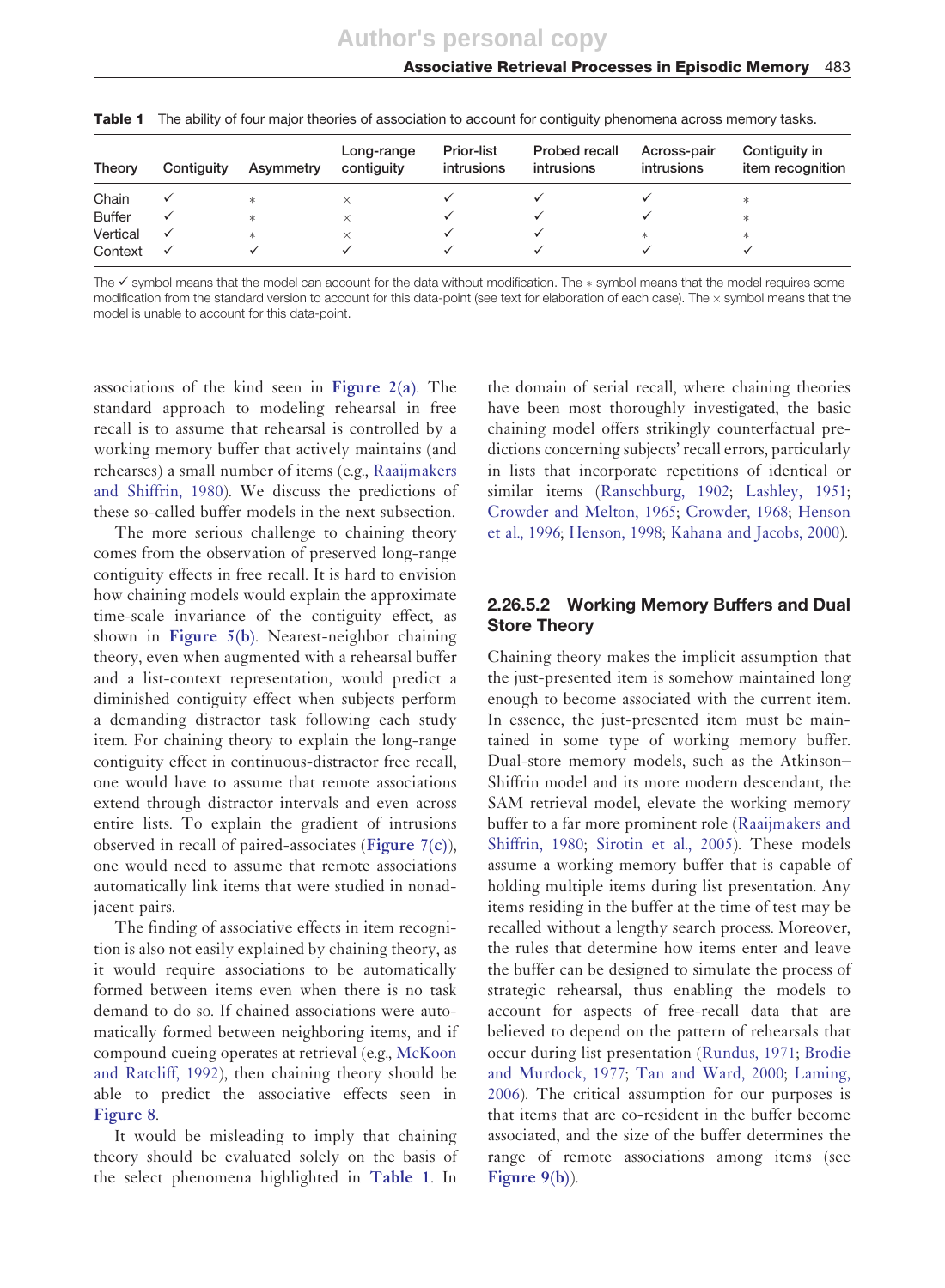#### 484 Associative Retrieval Processes in Episodic Memory

The SAM retrieval model, and its latest variant, eSAM, offers the most comprehensive model of free recall currently available (Raaijmakers and Shiffrin, 1980; Sirotin et al., 2005). The model's ability to explain a wide range of data, including findings concerning semantic organization effects, comes at the expense of a greater number of assumptions and mechanisms that are built into the model. For example, the eSAM model incorporates associations between items that share time in the buffer (essentially chaining) as well as associations between a time-varying list context signal and items. These associations reside in an episodic memory matrix that is distinct from a semantic memory matrix which is also used in retrieval. eSAM (and SAM) include a dynamical probabilistic recall process which keeps track of which items have already been recalled given a particular set of cues. Finally, a postretrieval recognition test is used to determine whether a retrieved item should be recalled or rejected due to its weak strength to the current list context.

It is important to note that buffer models such as those described by [Davelaar et al. \(2005\)](#page-20-0) and Sirotin et al. (2005) have been shown to account for a very wide range of recall phenomena. For example, buffer models provide a natural explanation for the striking recency effect observed in immediate free recall and its marked attenuation following a brief interval of distracting activity. Because retrieval of items remaining in the buffer produces the recency effect in immediate recall tasks, buffer-based models can also neatly explain the numerous dissociations between recall of recency and prerecency items, as well as dissociations between immediate and continuous distractor free recall ([Davelaar et al., 2005](#page-20-0)). Although they cannot easily account for long-range contiguity effects, buffer models still represent an important benchmark in the episodic memory literature.

### 2.26.5.3 Hierarchical Association Theory

Hierarchical models of association (e.g., Johnson, 1972; Lee and Estes, 1977; Murdock, 1995a, 1997; [Anderson and Matessa, 1997](#page-20-0); [Anderson et al., 1998](#page-20-0)) attempt to explain how subjects unitize (or chunk) groups of items to create new conjunctive representations in memory. Whereas both chaining and buffer models define associations as directly linking neighboring items, hierarchical models assume that associations are mediated by a superordinate representation that provides access to two or more neighboring items. An item can be used to retrieve the superordinate representation (or chunk) which in turn can retrieve the other items associated with it. This kind of hierarchical associative structure is illustrated in **Figure 9(c)**.

Hierarchical theories of association have been largely motivated by the observation that practiced subjects tend to rhythmically group items during serial learning (e.g., Müller and Pilzecker, 1900). Because it is difficult to study subjects' grouping strategies in an unconstrained learning situation, researchers have devised methods to encourage specific grouping strategies whose consequences can be reliably measured. Such experimenter-imposed grouping is typically achieved by inserting pauses at regular intervals during list presentation.

There are four major consequences of experimenterimposed grouping. First, consistent grouping leads to better serial recall, with the highest levels of recall observed for group sizes of three or four items (Wickelgren, 1967). Second, the grouping effect is largest for auditorally presented lists (Ryan, 1969). Third, grouping leads subjects to recall items in the correct within-group position but in the wrong group (Johnson, 1972; [Brown et al., 2000\)](#page-20-0). Fourth, subjects inter-response times during recall are longer at group boundaries (Maybery et al., 2002). These and related findings inspired the development of hierarchical associative models which have been applied with great success to data on serial recall (e.g., [Estes, 1972](#page-20-0); Lee and Estes, 1977; Murdock, 1993, 1997).

Hierarchical, or vertical, associations can be used to create representations that bridge time, which would help to explain some of the critical findings listed in **Table 1**. If the model is able to make a higher-level bridging representation associating successively presented items, then it can capture the contiguity effect. It is less clear whether a model like this can capture the asymmetry effect (Murdock, 1995b). Long-range contiguity effects pose a greater challenge, as they would require hierarchical representations to be robust to distraction, and to keep building up across lists. Hierarchical associations may be able to capture the contiguity effect in recognition, but this would require that the hierarchical representations are formed when there is no task demand to do so.

The preceding discussion refers to a type of hierarchical representation that bridges representations that are separated in time; however, another class of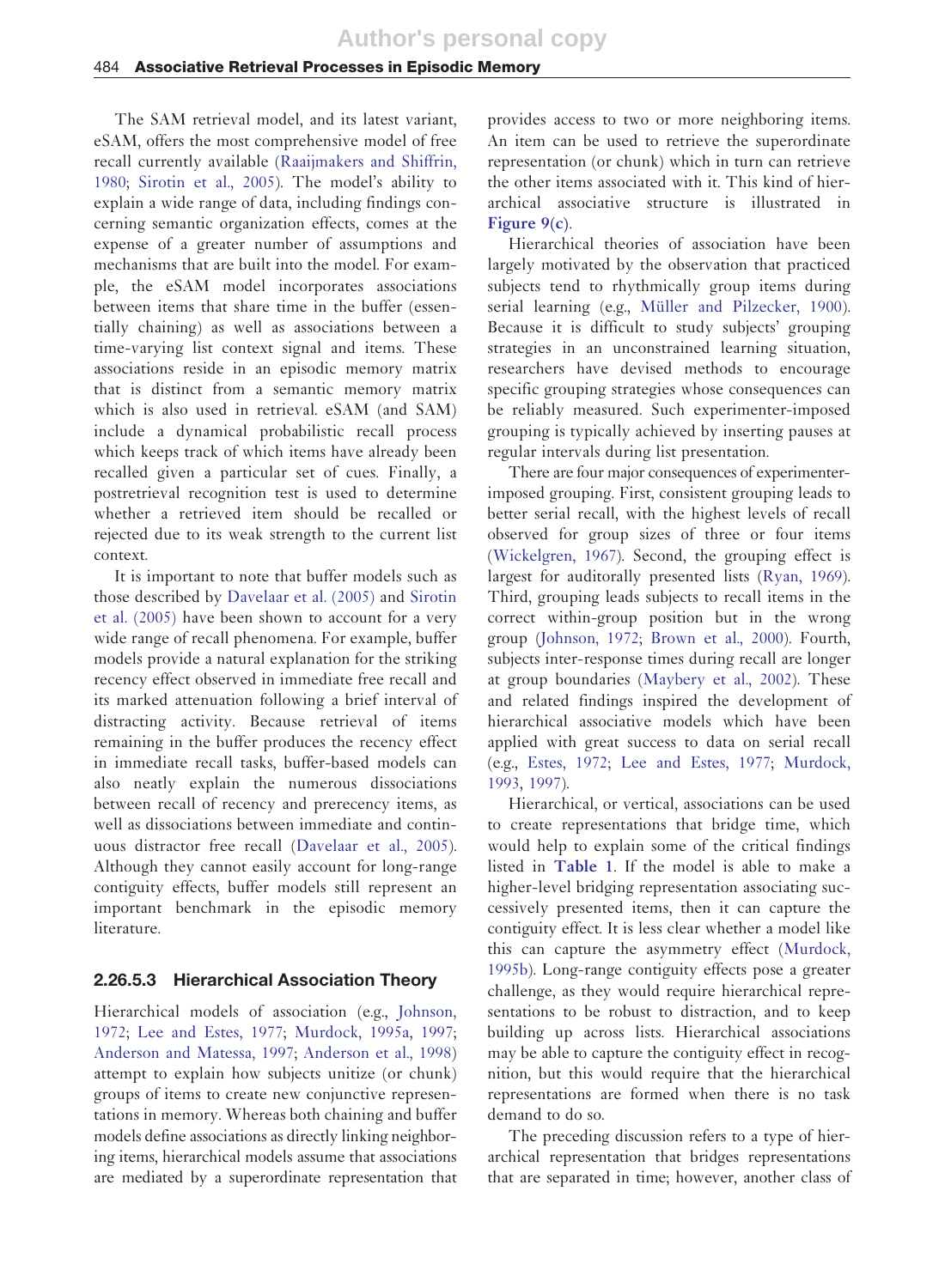hierarchical models forms higher-level representations that bridge various simultaneously active lower-level representations. In particular, the connectionist model of episodic memory introduced by McClelland et al. (1995), and further developed by Norman and O'Reilly (2003) posits that the hippocampus serves as the locus of a higher-level representation that represents the conjunction of all of the features activated in the various cortical areas that project to it. This hippocampally based episodic representation is associated with all of these lower-level features such that the later activation of a subset of those features allows the episodic representation to be retrieved; it then projects out to the cortical areas and reactivates the full set of originally active features.

#### 2.26.5.4 Contextual Retrieval Theory

The effective use of memory depends on our ability to focus retrieval on those memories learned within a given spatiotemporal context (e.g., [Carr, 1931](#page-20-0); McGeoch, 1932). According to temporal-context models, the memory system associates each studied item with the contextual features present at the time of encoding. At the time of test, the current state of context is a good retrieval cue for recently studied memories ([Bower, 1972;](#page-20-0) Howard and Kahana, 2002). Because retrieval results from a competition among activated memory traces, one observes recency both in immediate and in continuous-distractor free recall [\(Bjork and Whitten, 1974;](#page-20-0) [Crowder, 1976;](#page-20-0) Howard and Kahana, 1999).

Howard and Kahana (2002) proposed an extension of the classic Estes-Bower context theory that was designed to explain the observation of longrange contiguity effects. According to their temporal context model (TCM), recall of an item results in a partial reinstatement of the context that was present when that item was studied. This retrieved context then serves as a retrieval cue for other items with a similar context at study, which are most likely to be items from nearby serial positions, thus yielding the contiguity effect.

TCM provides a natural explanation for the robust contiguity effects found in continuous-distractor free recall, as retrieval transitions are driven by the relative similarity between the temporal contexts of different list items. As long as a similar duration of distracting activity separates each item from its neighbors, TCM predicts that the transitions among neighboring list items will be largely independent of the absolute temporal separation of the items in the list.

According to TCM, context is a vector that changes gradually as a result of items being activated in semantic memory. TCM provides a formal mathematical model of how temporal context evolves as a consequence of item encoding and retrieval. It also describes an associative architecture, implemented as a neural network, that links both items to context and context to items.

A given state of temporal context will cue recall items via the context-to-item associative network. Consistent with Tulving's notion of encoding specificity (Tulving, 1983), the optimal cue for an item is the context in which it was encoded. Because context changes gradually, the state of context at the time of test will overlap most strongly with the contexts associated with recent items. This gives rise to the recency effect seen in all episodic memory tasks. Primacy is accommodated within TCM by assuming that early list items receive more rehearsals and/or increased attentional resources ([Brodie and Murdock, 1977](#page-20-0); Tan and Ward, 2000).

Just as contextual states can retrieve items in semantic memory, so too can items retrieve their associated contextual states. In TCM, it is this process of contextual reactivation that drives the evolution of the context vector itself. Contiguity effects arise because the retrieved contextual states overlap with the encoding context of nearby items. For a more complete treatment, the reader is referred to Howard and Kahana (2002) and Howard et al. (2006). For a discussion of a potential mapping between TCM and the structure and function of the medial temporal lobe, see Howard et al. (2005).

According to TCM, the forward-bias in the contiguity effect arises because recall of an item retrieves both the context stored during list presentation (which is similar to both the prior and subsequent list items) and the pre-experimental contextual states associated with the item. Because the pre-experimental contextual states associated with an item is added to the context vector at the time of the item's encoding, that part of the retrieved context is similar to the contextual states associated with subsequent list items but not prior list items. Thus, the context retrieved by an item includes a symmetric component (the contextual state associated during list presentation) and an asymmetrical component (the preexperimental contextual states). The combination of these two components produces the forward asymmetry seen in the contiguity effect (**Figure 2(a)**).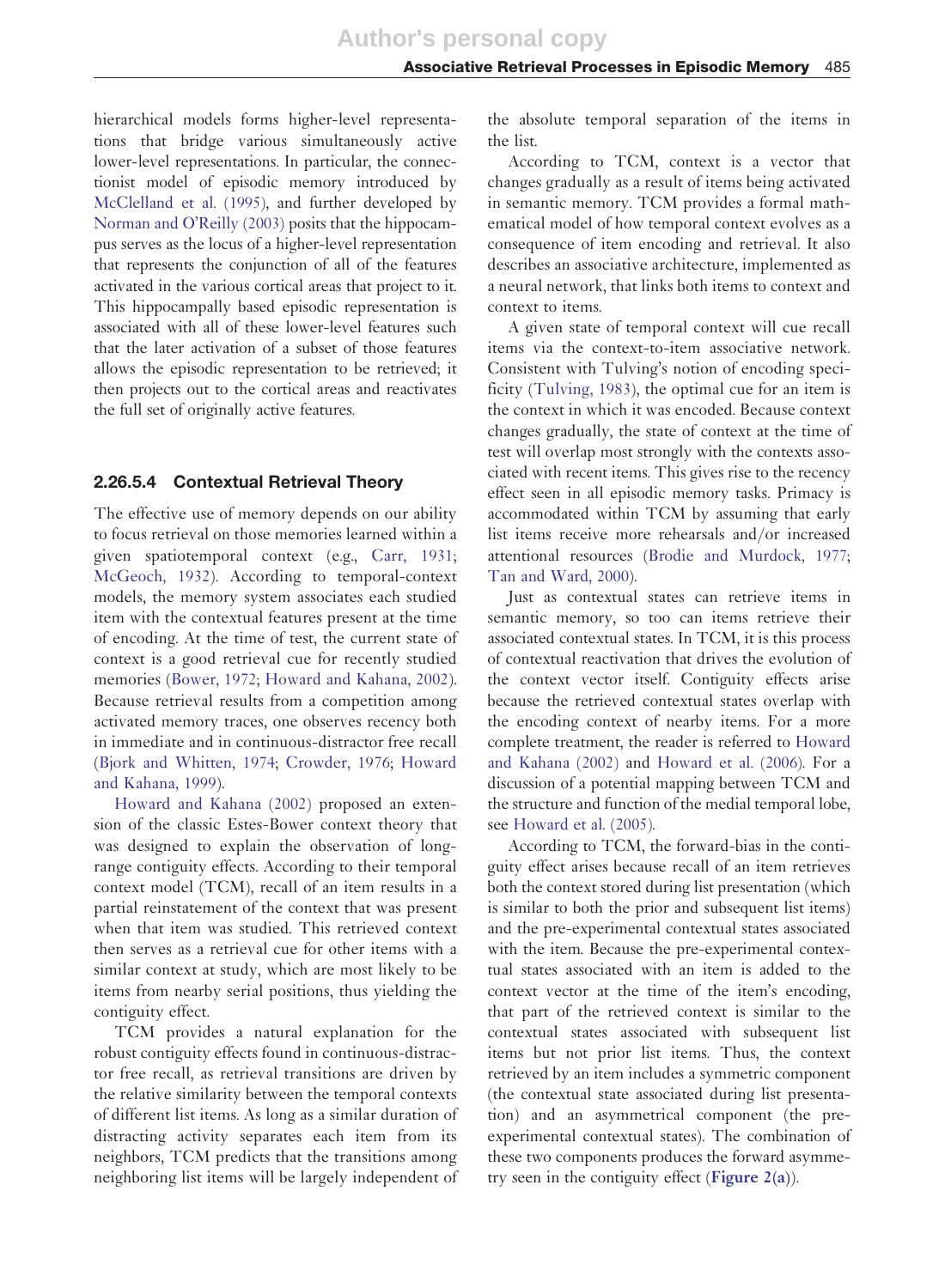Retrieved context is one way that contiguity effects could arise across wide-ranging time scales, such as those observed in continuous-distractor free recall, final free recall, and recall of paired-associates. [Dennis and Humphreys \(2001\)](#page-20-0) suggested that temporal context may underlie recognition judgments as well. In this case, one might predict that high confidence yes responses reflect successful retrieval of context. The contiguity effect seen in item recognition (**Figure 8**) could arise if the retrieved contextual representation of an item combined with the subsequent test probe.

# 2.26.6 Conclusions and Open **Questions**

The evidence we have reviewed shows how retrieval of episodic memories is a cue-dependent process that reflects the temporal contiguity and the semantic relatedness of the cue and the target items. Analyses of retrieval transitions in free recall demonstrate that both temporal and semantic factors have a dramatic effect on retrieval. Although subjects may recall items in any order they wish, the recall of a given item is predictable on the basis of its semantic relatedness and temporal contiguity to the just recalled item.

The contiguity effect, as seen in **Figure 2(a)**, exhibits a strong forward asymmetry, with recall transitions being nearly twice as likely in the forward than in the backward direction. This tendency to make forward transitions contrasts with the overall tendency to begin recall at the end of the list (Kahana, 1996). Contiguity and asymmetry are ubiquitious in free recall. The basic lag-CRP and lag-CRL curves have the same form for lists of different lengths and presentation rates, for different presentation modalities, for different word frequencies, etc. Although reduced for older adults, the contiguity and asymmetry effects have the same basic form across age groups.

The contiguity effect is not limited to free recall; rather, it is a nearly universal characteristic of retrieval in episodic memory. Contiguity is seen in the pattern of correct recalls, inter-response times, and intrusions in free recall, and in the memory errors seen in probed recall, serial recall, and paired-associate recall. Even in item recognition, contiguity appears when subjects respond with high confidence.

One of the most striking and theoretically significant features of the contiguity effect is its persistence across time scales. In free recall, the contiguity effect is not reduced when list items are separated by 16 s of distractor activity. In recall of paired associates, contiguity appears in subjects' tendency to recall items from nearby pairs, thus demonstrating that contiguity does not depend on subjects intention to learn the association between neighboring items.

Four major theories have been proposed to explain episodic associations: Chaining theory, buffer theory, hierarchical association theory, and retrieved context theory. Whereas all of these theories can account for the basic contiguity effect, retrieved context theory offers the only adequate account of the long-range contiguity effect. Retrieved context theories, such as TCM, provide a basis for synthesizing the associative effects observed across all of the major episodic recall and recognition paradigms. In TCM, associative effects appear because retrieved context of a given item overlaps with the encoding context of nearby items. This approach constitutes a departure from traditional accounts of association, such as those assuming direct interitem associations (chaining or buffer theory) or those that assume hierarchial associative structures.

Although the presence of contiguity across time scales supports the contextual retrieval account of episodic association, it does not preclude the operation of other factors as suggested by the alternative theories. For example, it is possible to envision a hierarchical associative model or a buffer-based associative model that also includes a contextual retrieval mechanism.

Despite the enormous strides in our understanding of episodic association, a number of intriguing puzzles remain to be solved. One unsolved puzzle concerns the asymmetric nature of episodic associations. Although the forward asymmetry is a striking feature of associations in free recall, serial recall, and probed recall, the data do not reveal striking asymmetries in all episodic tasks. Moreover, recall of individual paired associates is almost perfectly symmetrical, with subjects exhibiting nearly identical rates of forward and backward recall, and with forward and backward recall being highly correlated at the level of individual pairs (Kahana, 2002).

Perhaps the most important of these puzzles is the question of how the rich structure of semantic associations in human memory could arise simply due to the repeated presentation of related items in temporal proximity. Computational models of semantic memory, such as LSA (Landauer and Dumais, 1997) and the topics model [\(Griffiths and Steyvers, 2002](#page-21-0), [2003\)](#page-21-0) provide some clues as to how such a reconciliation might be possible. LSA and the topics model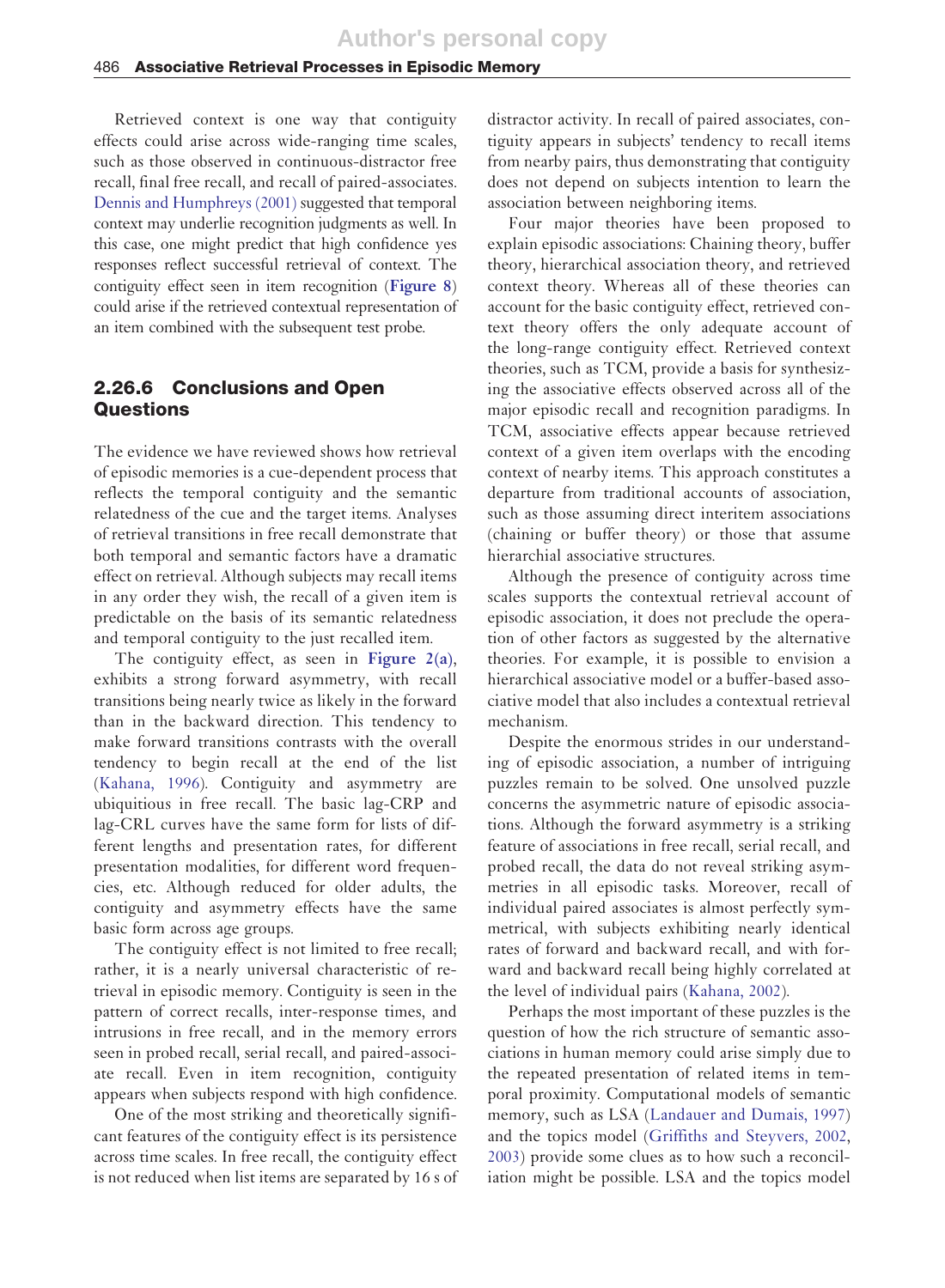<span id="page-20-0"></span>extract information about the temporal contexts in which words appear to estimate their meaning. Specifically, in these models, temporal context is defined as a passage of text. The hyperspace analog of language (HAL, Lund and Burgess, 1996) and BEAGLE (Jones and Mewhort, 2007) models define temporal context as a sliding window of a fixed number of words. This suggests the possibility of a unification of computational models of semantic memory and models of episodic memory based on contextual retrieval (Dennis and Humphreys, 2001; Howard and Kahana, 2002), in that each process may rely on the presence of a slowly-drifting source of contextual information.

### Acknowledgments

This research was funded by National Institutes of Health grants MH55687 and MH61975.

### **References**

- Anderson JR and Matessa M (1997) A production system theory of serial memory. Psychol. Rev. 104: 728–748.
- Anderson JR, Bothell D, Lebiere C, and Matessa M (1998) An integrated theory of list memory. J. Mem. Lang. 38: 341–380.
- Asch SE and Ebenholtz SM (1962) The principle of associative symmetry. Proc. Am. Philos. Soc. 106: 135–163.
- Atkinson RC and Shiffrin RM (1968) Human memory: A proposed system and its control processes. In: Spence KW and Spence JT (eds.) The Psychology of Learning and Motivation, Vol. 2, pp. 89–105. New York: Academic Press.
- Bjork RA and Whitten WB (1974) Recency-sensitive retrieval processes in long-term free recall. Cogn. Psychol. 6: 173–189.
- Bousfield WA (1953) The occurrence of clustering in the recall of randomly arranged associates. J. Gen. Psychol. 49: 229–240.
- Bousfield WA, Sedgewick CH, and Cohen BH (1954) Certain temporal characteristics of the recall of verbal associates. Am. J. Psychol. 67: 111–118.
- Bower G (1967) A multicomponent theory of the memory trace. In: Spence KW and Spence JT (eds.) The Psychology of Learning and Motivation: Advances in Research and Theory, Vol. 1, pp. 229–325. New York: Academic Press.
- Bower GH (1972) Stimulus-sampling theory of encoding variability. In: Melton AW and Martin E (eds.) Coding Processes in Human Memory, pp. 85–121. New York: John Wiley and Sons.
- Brodie DA and Murdock BB (1977) Effects of presentation time on nominal and functional serial position curves in free recall. J. Verb. Learn. Verb. Behav., 16: 185–200.

Brown GDA, Preece T, and Hulme C (2000) Oscillator-based memory for serial order. Psychol. Rev., 107(1): 127–181.

Burgess N and Hitch G (2005) Computational models of working memory: putting long-term memory into context. tics, 9: 535–41.

- Caplan JB, Glaholt M, and McIntosh AR (2006) Linking associative and list memory: pairs versus triples. J. Exp. Psychol. Learn. Mem. Cogn. 32: 1244–1265.
- Carr HA (1931) The laws of association. Psychol. Rev. 38: 212–228.
- Chance FS and Kahana MJ (1997) Testing the role of associative interference and compound cues in sequence memory. In: Bower J. (ed.) Computational Neuroscience: Trends in Research, pp. 599–603. New York: Plenum Press.
- Craik FIM (1970) The fate of primary memory items in free recall. J. Verb. Learn. Verb. Behav., 9: 658–664.
- Craik FIM and Levy BA (1970) Semantic and acoustic information in primary memory. J. Exp. Psychol. 86: 77–82.
- Crowder RG (1968) Intraserial repetition effects in immediate memory. J. Verb. Learn. Verb. Behav., 7: 446–451.
- Crowder RG (1976) Principles of Learning and Memory. Hillsdale, NJ: Lawrence Erlbaum and Associates.
- Crowder RG and Melton AW (1965) The Ranschburg phenomenon: Failures of immediate recall correlated with repetition of elements within a stimulus. Psychon. Sci. 2: 295–296.
- Davelaar EJ, Goshen-Gottstein Y, Ashkenazi A, Haarmann HJ, and Usher M (2005) The demise of short-term memory revisited: Empirical and computational investigations of recency effects. Psychol. Rev. 112: 3–42.
- Davis OC, Geller AS, Rizzuto DS, and Kahana MJ (2008) Temporal associative processes revealed by intrusions in paired-associate recall. Psychon. Bull. Rev. 15(1): 64–69.
- Deese J (1959) On the prediction of occurrence of particular verbal intrusions in immediate recall. J. Exp. Psychol. 58: 17–22.
- Deese J and Kaufman RA (1957) Serial effects in recall of unorganized and sequentially organized verbal material. J. Exp. Psychol. 54: 180–187.
- Dennis S and Humphreys MS (2001) A context noise model of episodic word recognition. Psychol. Rev. 108: 452–478.
- Ebbinghaus H (1885/1913) On Memory: A Contribution to Experimental Psychology. New York: Teachers College, Columbia University.
- Ekstrand BR (1966) Backward associations. Psychol. Bull. 65: 50–64.
- Estes WK (1955) Statistical theory of spontaneous recovery and regression. Psychol. Rev. 62: 145–154.
- Estes WK (1972) An associative basis for coding and organization in memory. In: Melton AW and Martin E (eds.) Coding Processes in Human Memory, pp. 161–190. Washington, DC: Winston.
- Gallo DA and Roediger HL (2002) Variability among word lists in eliciting memory illusions: Evidence for associative activation and monitoring. J. Mem. Lang. 47: 469–497.
- Gillund G and Shiffrin RM (1984) A retrieval model for both recognition and recall. Psychol. Rev. 91: 1–67.
- Giurintano SL (1973) Serial learning process: test of chaining, position, and dual process hypotheses. J. Exp. Psychol. 97(2): 154–157.
- Glanzer M (1972) Storage mechanisms in recall. In: Spence KW. and Spence JT. (eds.) The Psychology of Learning and Motivation, pp. 129–193. New York: Academic Press.
- Glanzer M and Cunitz AR (1966) Two storage mechanisms in free recall. J. Verb. Learn. Verb. Behav. 5: 351–360.
- Glenberg AM, Bradley MM, Stevenson JA, Kraus TA, Tkachuk MJ, and Gretz AL (1980) A two-process account of long-term serial position effects. J. Exp. Psychol. Learn. Mem. Cogn. 6: 355-369.
- Glenberg AM, Bradley MM, Kraus TA, and Renzaglia GJ (1983) Studies of the long-term recency effect: Support for a contextually guided retrieval theory. J. Exp. Psychol. Learn. Mem. Cogn. 12: 413–418.
- Greene RL and Crowder RG (1984) Effects of semantic similarity on long-term recency. Am. J. Psychol. 97: 441–449.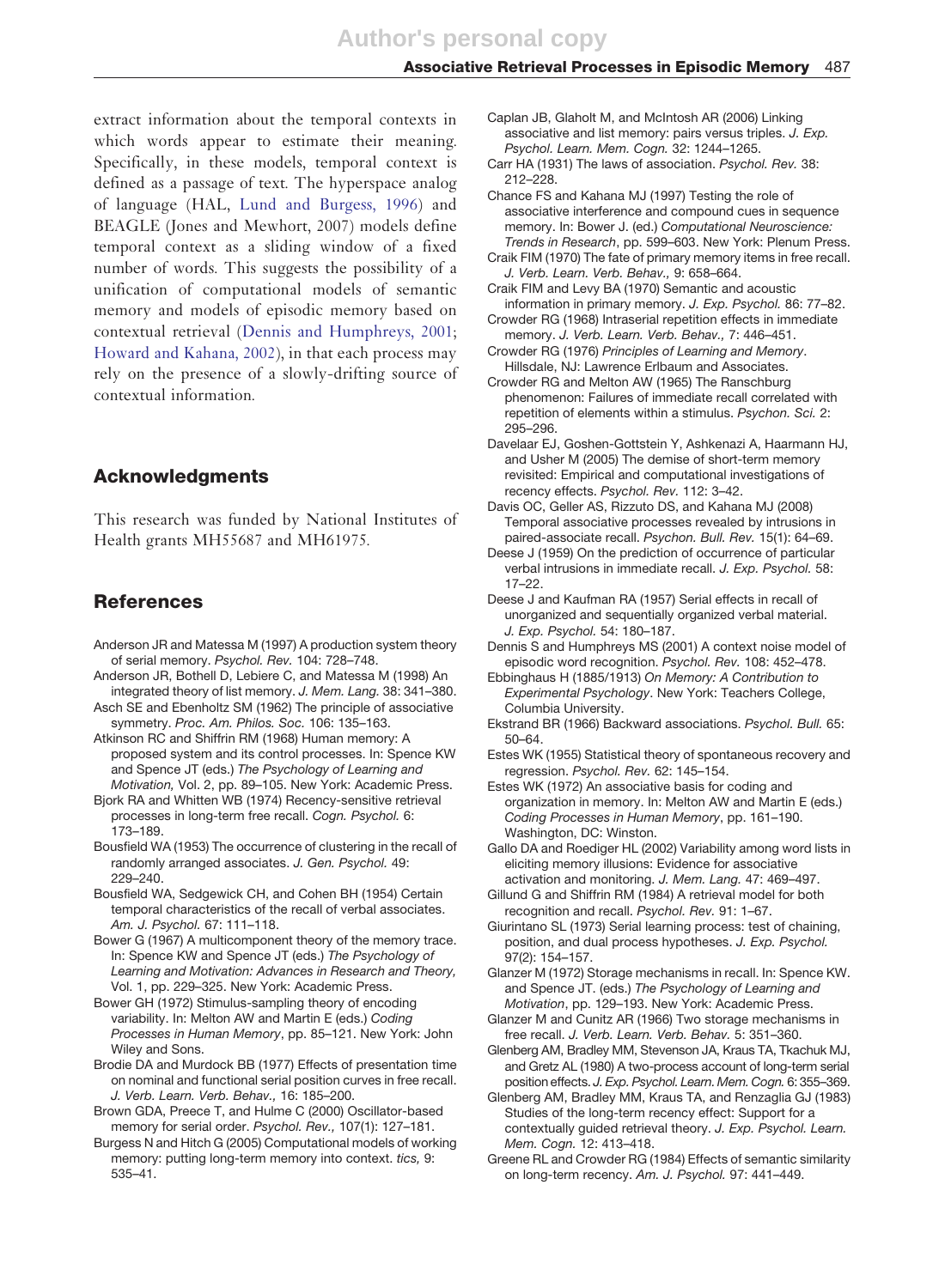#### <span id="page-21-0"></span>488 Associative Retrieval Processes in Episodic Memory

Griffiths T and Steyvers M (2002) A probabilistic approach to semantic representation. Proceedings of the 24th Annual Conference of the Cognitive Science Society.

Griffiths T and Steyvers M (2003) Prediction and semantic association. In: Halmberg KJ and Steyvers M (eds.) Advances in Neural Information Processing Systems, 15, pp. 11–18. Cambridge, MA: MIT Press.

Henson RNA (1998) Item repetition in short-term memory: Ranschburg repeated. J. Exp. Psychol. Learn. Mem. Cogn. 24: 1162–1181.

Henson RNA, Norris DG, Page MPA, and Baddeley AD (1996) Unchained memory: Error patterns rule out chaining models of immediate serial recall. Q. J. Exp. Psychol. 49A: 80–115.

Herbart JF (1834) Lehrbuch zur Psychologie. In: Kehrbach K (ed.) pp. 376–377. Konigsberg: August Wilhelm Unzer.

Hogan RM (1975) Interitem encoding and directed search in free recall. Mem. Cognit. 3: 197–209.

Hollingsworth HL (1928) Psychology: Its Facts and Principles. D. Appleton and Company.

Howard MW and Kahana MJ (1999) Contextual variability and serial position effects in free recall. J. Exp. Psychol. Learn. Mem. Cogn. 25: 923–941.

Howard MW and Kahana MJ (2002) A distributed representation of temporal context. J. Math. Psychol. 46: 269–299.

Howard MW, Fotedar MS, Datey AV, and Hasselmo ME (2005) The temporal context model in spatial navigation and relational learning: Toward a common explanation of medial temporal lobe function across domains. Psychol. Rev. 112(1): 75–116.

Howard MW, Kahana MJ, and Wingfield A (2006) Aging and contextual binding: modeling recency and lag recency effects with the temporal context model. Psychon. Bull. Rev. 13: 439–445.

Howard MW, Addis KA, Jing B, and Kahana MJ (2007) Semantic structure and episodic memory. Invited chapter for LSA: A Road Towards Meaning, T. Landauer, D. McNamara, S. Dennis, and W. Kintsch (eds), Laurence Erlbaum, pp. 121–141.

Howard MW, Youker TE, and Venkatadass V (2008) The persistence of memory: Contiguity effect across several minutes. Psychon. Bull Rev. 15: 58–63.

Hoyer WJ and Verhaeghen P (2006) Memory aging. In: Birren JE and Schaie KW (eds.) Handbook of the Psychology of Aging (6th edition), pp. 209–232. San Diego: Elsevier.

Humphreys MS (1978) Item and relational information: A case for context independent retrieval. J. Verb. Learn. Verb. Behav. 17: 175–187.

Humphreys MS, Bain JD, and Pike R (1989) Different ways to cue a coherent memory system: A theory for episodic, semantic, and procedural tasks. Psychol. Rev. 96: 208–233.

Hunt RR and McDaniel MA (1993) The enigma of organization and distinctiveness. J. Mem. Lang. 32(4): 421–445 Aug.

Johnson NF (1972) Organization and the concept of a memory code. In: Melton AW. and Martin E. (eds.) Coding Processes in Human Memory, pp. 125–159. Washington, DC: Winston.

Jones MN and Mewhort DJK (2007) Representing word meaning and order information in a composite holographic lexicon. Psychol. Rev. 114: 1–37.

Kahana MJ (1996) Associative retrieval processes in free recall. Mem. Cognit. 24: 103–109.

Kahana MJ (2002) Associative symmetry and memory theory. Mem. Cognit. 30: 823–840.

Kahana MJ and Caplan JB (2002) Associative asymmetry in probed recall of serial lists. Mem. Cognit. 30: 841–849.

Kahana MJ and Howard MW (2005) Spacing and lag effects in free recall of pure lists. Psychon. Bull. Rev. 12: 159–164.

Kahana MJ and Jacobs J (2000) Inter-response times in serial recall: Effects of intraserial repetition. J. Exp. Psychol. Learn. Mem. Cogn. 26: 1188–1197.

Kahana MJ and Loftus G (1999) Response time versus accuracy in human memory. In: Sternberg RJ (ed.) The Nature of Cognition, pp. 322–384. Cambridge, MA: MIT Press.

Kahana MJ, Howard MW, Zaromb F, and Wingfield A (2002) Age dissociates recency and lag recency effects in free recall. J. Exp. Psychol. Learn. Mem. Cogn. 28: 530–540.

Kahana MJ, Dolan ED, Sauder CL, and Wingfield A (2005a) Intrusions in episodic recall: Age differences in editing of overt responses. J. Gerontol. Psychol. Sci. 60: 92–97.

Kahana MJ, Rizzuto DS, and Schneider A (2005b) Theoretical correlations and measured correlations: Relating recognition and recall in four distributed memory models. J. Exp. Psychol. Learn. Mem. Cogn. 31: 933–953.

Kausler DH (1994) Learning and memory in normal aging. San Diego, CA: Academic Press.

Kimball DR and Bjork RA (2002) Influences of intentional and unintentional forgetting on false memories. J. Exp. Psychol. Gen. 131: 116–130.

Kinsbourne M and George J (1974) The mechanism of the wordfrequency effect on recognition memory. J. Verb. Learn. Verb. Behav. 13: 63–69.

Kirkpatrick EA (1894 November) An experimental study of memory. Psychol. Rev. 1(6:): 602–609.

Klein KA, Addis KM, and Kahana MJ (2005) A comparative analysis of serial and free recall. Mem. Cognit. 33: 833–839.

Köhler W (1947) Gestalt Psychology. New York: Liveright. Laming D (1999) Testing the idea of distinct storage

mechanisms in memory. Int. J. Psychol. 34: 419–426. Laming D (2006) Predicting free recalls. J. Exp. Psychol. Learn. Mem. Cogn. 32(5): 1146–1163.

Landauer TK and Dumais ST (1997) Solution to Plato's problem: The latent semantic analysis theory of acquisition, induction, and representation of knowledge. Psychol. Rev. 104: 211–240.

Lashley KS (1951) The problem of serial order in behavior. In: Jeffress LA (ed.) Cerebral Mechanisms in Behavior, pp. 112–136. New York: Wiley.

Lee CL and Estes WK (1977) Order and position in primary memory for letter strings. J. Verb. Learn. Verb. Behav. 16: 395–418.

Lewandowsky S and Murdock BB (1989) Memory for serial order. Psychol. Rev. 96: 25–57.

Loftus GR and Masson MEJ (1994) Using confidence intervals in within-subject designs. Psychon. Bull. Rev. 1: 476–490.

Lund K and Burgess C (1996) Producing high-dimensional semantic spaces from lexical co-occurrence. Behav. Res. Methods Instrum. Comput. 28(2): 203–208.

MacLeod CM and Kampe K (1996) Word frequency effects on recall, recognition, and word fragment completion tests. J. Exp. Psychol. 22(1): 132–142.

Martin E and Noreen DL (1974) Serial learning: Identification of subjective subsequences. Cognit. Psychol. 6: 421–435.

Maybery MT, Parmentier FBR, and Jones DM (2002) Grouping of list items reflected in the timing of recall: implications for models of serial verbal memory. J. Mem. Lang. 47: 360–385.

McClelland JL, McNaughton BL, and O'Reilly RC (1995) Why there are complementary learning systems in the hippocampus and neocortex: insights from the successes and failures of connectionist models of learning and memory. Psychol. Rev. 102(3): 419–57.

McGeoch JA (1932) Forgetting and the law of disuse. Psychol. Rev. 39: 352–70.

McGeoch JA and Irion AL (1952) The Psychology of Human Learning. 2nd edition. New York: Longmans, Green and Co.

McKoon G and Ratcliff R (1992) Spreading activation versus compound cue accounts of priming: Mediated priming revisited. J. Exp. Psychol. Learn. Mem. Cogn. 18: 1155–1172.

Mensink G-JM and Raaijmakers JGW (1988) A model for interference and forgetting. Psychol. Rev. 95: 434–455.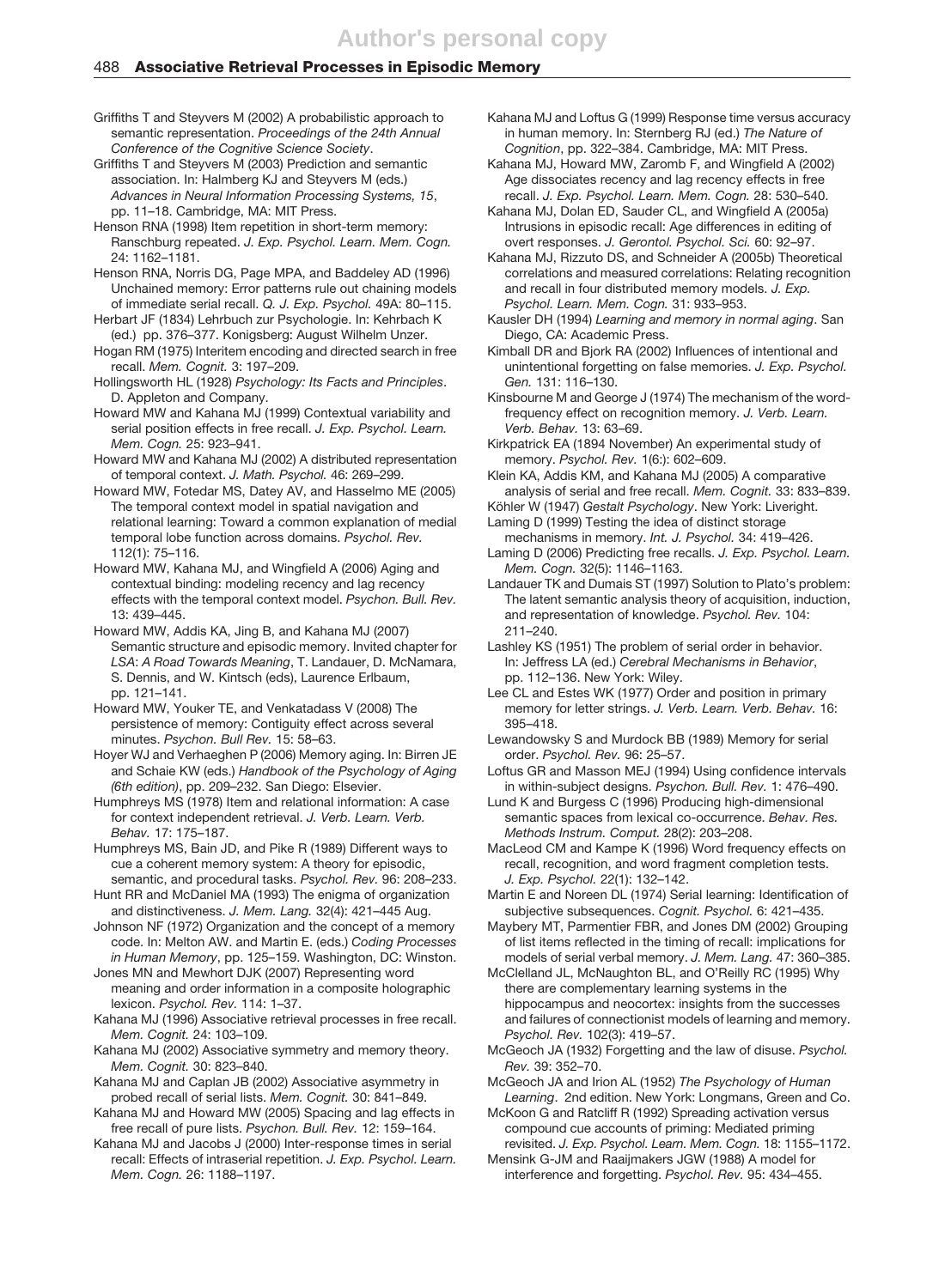- Metcalfe J and Murdock BB (1981) An encoding and retrieval model of single-trial free recall. J. Verb. Learn. Verb. Behav. 20: 161–189.
- Müller GE and Pilzecker A (1900) Experimental contributions to memory theory. Z. Psychol. Eganzungs. 1: 1–300.

Murdock BB (1962) The serial position effect of free recall. J. Exp. Psychol. 64: 482–488.

Murdock BB (1968) Serial order effects in short-term memory. J. Exp. Psychol. Monogr. Suppl. 76: 1–15.

Murdock BB (1974) Human Memory: Theory and Data. Potomac, MD: Lawrence Erlbaum and Associates.

Murdock BB (1982) A theory for the storage and retrieval of item and associative information. Psychol. Rev. 89: 609–626.

Murdock BB (1992) Item and associative information in a distributed memory model. J. Math. Psychol. 36: 68–99.

Murdock BB (1993) TODAM2: A model for the storage and retrieval of item, associative, and serial-order information. Psychol. Rev. 100: 183–203.

Murdock BB (1995a) Developing TODAM: Three models for serial-order information. Mem. Cognit. 23: 631-645.

Murdock BB (1995b) Similarity in a distributed memory model. J. Math. Psychol. 39: 251–264.

Murdock BB (1997) Context and mediators in a theory of distributed associative memory (TODAM2). Psychol. Rev. 104: 839–862.

Murdock BB and Metcalfe J (1978) Controlled rehearsal in single- trial free recall. J. Verb. Learn. Verb. Behav. 17: 309–324.

Murdock BB and Okada R (1970) Interresponse times in singletrial free recall. J. Verb. Learn. Verb. Behav. 86: 263–267.

Murdock BB and Walker KD (1969) Modality effects in free recall. J. Verb. Learn. Verb. Behav. 8: 665–676.

Nairne JS (1990a) A feature model of immediate memory. Mem. Cognit. 18: 251–269.

Nairne JS (1990b) Similarity and long-term memory for order. J. Mem. Lang. 29: 733–746.

Naveh-Benjamin M (2000) Adult-age differences in memory performance: Tests of an associative deficit hypothesis. J. Exp. Psychol. Learn. Mem. Cogn. 26: 1170–1187.

Neath I (1993) Contextual and distinctive processes and the serial position function. J. Mem. Lang. 32: 820–840.

Nelson DL, McEvoy CL, and Schreiber TA (2004) The University of South Florida free association, rhyme, and word fragment norms. Behav. Res. Methods Instrum. Comput. 36(3): 402–407.

Nilsson LG, Wright E, and Murdock BB (1975) The effects of visual presentation method on single-trial free recall. Mem. Cognit. 3: 427–433.

Norman KA and O'Reilly RC (2003) Modeling hippocampal and neocortical contributions to recognition memory: A complementary learning systems approach. Psychol. Rev. 110: 611–646.

Paivio A (1971) Imagery and Verbal Processes. New York: Holt, Rinehart, and Winston.

Pike R (1984) Comparison of convolution and matrix distributed memory systems for associative recall and recognition. Psychol. Rev. 91: 281–294.

Postman L and Phillips LW (1965) Short-term temporal changes in free recall. Q. J. Exp. Psychol. 17: 132–138.

Primoff E (1938) Backward and forward associations as an organizing act in serial and in paired-associate learning. J. Psychol. 5: 375–395.

Raaijmakers JGW (1993) The story of the two-store model of memory: Past criticisms, current status, and future directions. In: Meyer D. and Kornblum S. (eds.) Attention and Performance xiv, pp. 467–488. Cambridge MA: MIT Press.

Raaijmakers JGW and Shiffrin RM (1980) SAM: A theory of probabilistic search of associative memory. In: Bower GH (ed.) The Psychology of Learning and Motivation: Advances in Research and Theory, Vol. 14, pp. 207–262. New York: Academic Press.

Raaijmakers JGW and Shiffrin RM (1981) Search of associative memory. Psychol. Rev. 88: 93–134.

Ranschburg P (1902) Uber hemmung gleichzeitiger

reizwirkungen. Z. Psychol. Physiol. Sinnesorgane 30: 39–86. Raskin E and Cook SW (1937) The strength and direction of

associations formed in the learning of nonsense syllables. J. Exp. Psychol. 20: 381–395.

Ratcliff R (1978) A theory of memory retrieval. Psychol. Rev. 85: 59–108.

Raymond BJ (1969) Short-term storage and long-term storage in free recall. J. Verb. Learn. Verb. Behav. 8: 567–574.

Rizzuto DS and Kahana MJ (2001) An autoassociative neural network model of paired-associate learning. Neural Comput. 13: 2075–2092.

Roberts WA (1972) Free recall of word lists varying in length and rate of presentation: A test of total-time hypotheses. J. Exp. Psychol. 92: 365–372.

Robinson ES (1932) Association Theory Today; an Essay in Systematic Psychology. New York: The Century Co.

Roediger HL and McDermott KB (1995) Creating false memories: Remembering words not presented in lists. J. Exp. Psychol. Learn. Mem. Cogn. 21: 803–814.

Roediger HL, McDermott KB, and Robinson KJ (1998) The role of associative processes in creating false memories. In: Conway M., Gathercole SE., and Cornoldi C. (eds.) Theories of Memory, vol. ii, pp. 230–241. New York: Psychology Press.

Rundus D (1971) An analysis of rehearsal processes in free recall. J. Exp. Psychol. 89: 63–77.

Ryan J (1969) Grouping and short-term memory: Different means and patterns of grouping. Q. J. Exp. Psychol. 21: 137–147.

Salthouse TA (1991) Theoretical Perspectives on Cognitive Aging. Hillsdale, NJ: Lawrence Erlbaum and Associates.

Schwartz G, Howard MW, Jing B, and Kahana MJ (2005) Shadows of the past: Temporal retrieval effects in recognition memory. Psychol. Sci. 16: 898–904.

Sherman SJ, Atri A, Hasselmo ME, Stern CE, and Howard MW (2003) Scopolamine impairs human recognition memory: Data and modeling. Behav. Neurosci. 117: 526–539.

Sirotin YB, Kimball DR, and Kahana MJ (2005) Going beyond a single list: Modeling the effects of prior experience on episodic free recall. Psychon. Bull. Rev. 12(5): 787–805.

Slamecka NJ (1987) The law of frequency. In: Gorfein DS and Hoffman RR (eds.) Memory and Learning: The Ebbinghaus Centennial Conference, pp. 105–128. Hillsdale, NJ: Lawrence Erlbaum and Associates.

Sommer T, Rose M, and Büchel C (2007) Associative symmetry versus independent associations in the memory for objectlocation associations. J. Exp. Psychol. Learn. Mem. Cogn. 33: 90–106.

Spiers HJ, Maguire EA, and Burgess N (2001) Hippocampal amnesia. Neurocase 7: 357–382.

Sternberg RJ and Tulving E (1977) The measurement of subjective organization in free recall. Psychol. Bull. 84(3): 539–556.

Steyvers M, Shiffrin RM, and Nelson DL (2004) Word association spaces for predicting semantic similarity effects in episodic memory. In: Healy AF (ed.) Cognitive Psychology and its Applications: Festschrift in honor of Lyle Bourne, Walter Kintsch, and Thomas Landauer, Washington, DC: American Psychological Association.

Sumby WH (1963) Word frequency and serial position effects. J. Verb. Learn. Verb. Behav. 1: 443–450.

Tan L and Ward G (2000) A recency-based account of the primary effect in free recall. J. Exp. Psychol. Learn. Mem. Cogn. 26: 1589–1626.